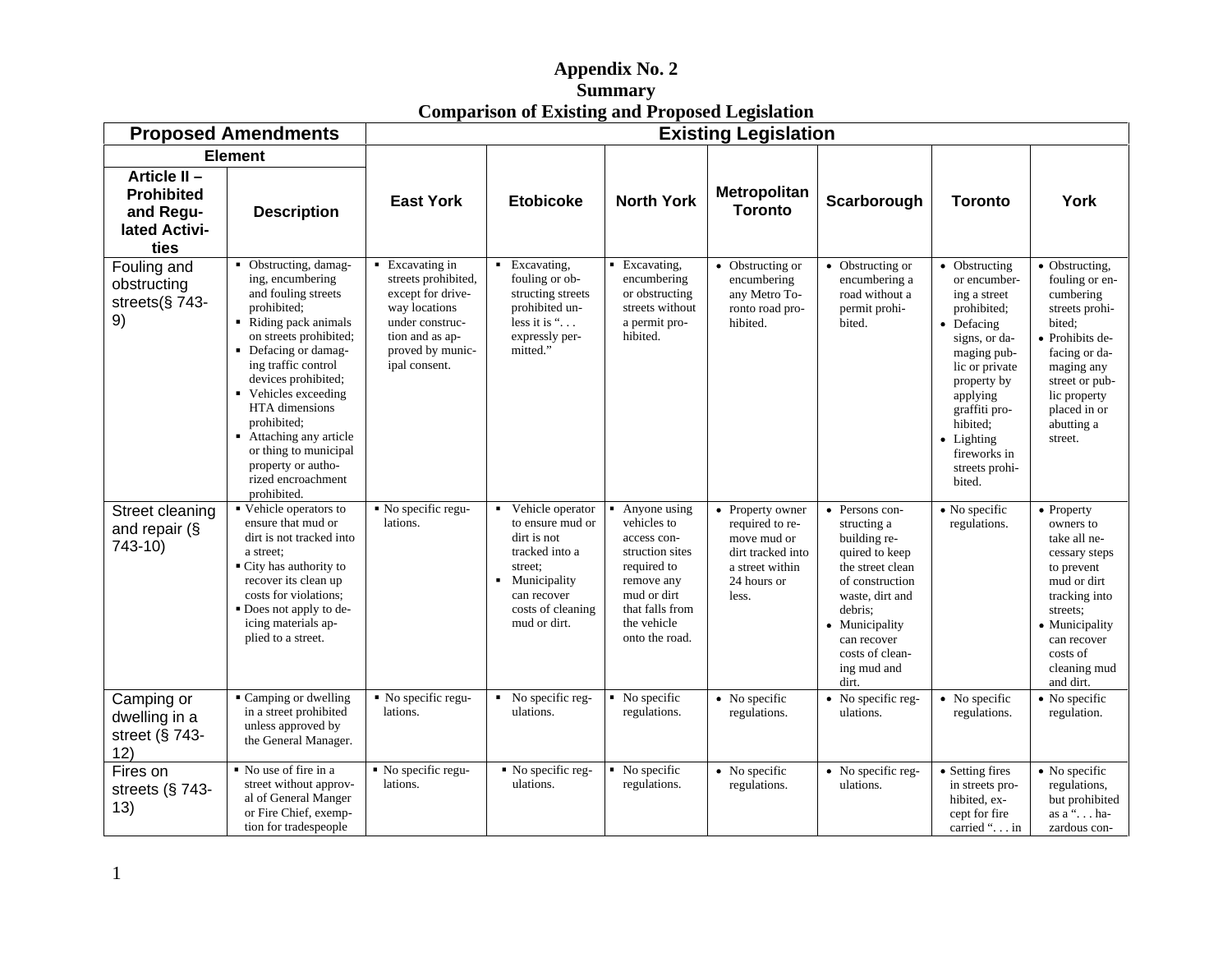| who must comply the<br>dition."<br>a covered<br>Fire Chief's require-<br>vessel or met-<br>al firepan."<br>ments.<br>No specific regula-<br>Requires property<br>• No specific reg-<br>No specific<br>$\bullet$ No specific<br>• No specific reg-<br>· Hedge, shrub<br>Vegetation<br>$\bullet$ No specific<br>ulations, prohi-<br>regulations,<br>regulations, but<br>owner to ensure that<br>tions.<br>ulations.<br>and other ve-<br>regulations,<br>overhanging<br>prohibited as<br>prohibited as an<br>vegetation growing<br>bited as an "ob-<br>but any hedge<br>getation not<br>streets (§ 743-<br>from their property<br>struction" unless<br>an "obstruc-<br>"obstruction"<br>located on a<br>permitted<br>14)<br>tion" interfer-<br>within 0.46m<br>it is " $\dots$ ex-<br>does not obstruct traf-<br>or "encum-<br>corner lot<br>fic control devices,<br>ing ". with<br>brance."<br>prohibited<br>of the edge of<br>pressly permit-<br>ted."<br>vehicles or pede-<br>public travel."<br>within 0.46m<br>sidewalk, or<br>strians.<br>of a public si-<br>$2.1m$ to the<br>General Manager can<br>edge of a road<br>dewalk.<br>trim any private vege-<br>where there is<br>tation obstructing a<br>no sidewalk.<br>traffic control device.<br>Prohibits the dis-<br>Water on<br>No specific regula-<br>• Obstructing<br>• Obstructing<br>· Prohibition<br>• Obstructing<br>• Drainage of<br>No specific reg-<br>drains, ditches<br>ditches, gut-<br>charge of water from<br>tions.<br>ditches, cul-<br>against ob-<br>ulations.<br>water from<br>streets from<br>and culverts<br>private property that<br>pipes located<br>ters, or water-<br>structing the<br>verts, drains<br>buildings or<br>prohibited.<br>may constitute a ha-<br>courses on any<br>free passage of<br>and water-<br>on private<br>structures<br>zard or nuisance;<br>public high-<br>water in drains,<br>property<br>courses on<br>$(S 743-15)$<br>General Manager has<br>way prohi-<br>gutters or on<br>any street<br>across any<br>the authority to cor-<br>prohibited;<br>bited:<br>roadways<br>"impervious<br>• The discharge<br>surface" of a<br>rect any drainage<br>• Discharge or<br>problems subject to<br>of water over<br>street prohi-<br>water from<br>providing notice to the<br>or across a si-<br>bited.<br>any private<br>dewalk or bou-<br>property owner to cor-<br>building or<br>rect the deficiency;<br>levard prohi-<br>car wash into<br>General Manager may<br>bited.<br>a street prohi-<br>collect the City's re-<br>bited without<br>pair costs pursuant to<br>approval of<br>Article XVIII.<br>the General<br>Manager;<br>• General Man-<br>ager may cor-<br>rect the prob-<br>lem and col-<br>lect the muni-<br>cipality's<br>costs in a like<br>manner as<br>taxes.<br>Canopies and<br>Installation permitted<br>Installation of<br>$\overline{\phantom{1}}$ No specific reg-<br>No specific<br>• No specific<br>• No specific leg-<br>• Marquees,<br>• Awnings in<br>awnings delegated<br>ulation, treated<br>regulations.<br>regulation, but<br>streets dele-<br>subject to compliance<br>islation.<br>canopies and<br>awnings (§<br>with General Manag-<br>to staff for approv-<br>could be consi-<br>as an encroach-<br>gated to staff<br>awnings in<br>743-16)<br>ment that re-<br>er's requirements as<br>dered as part of<br>streets dele-<br>for approval,<br>described in this sec-<br>Awnings must<br>quires Commu-<br>building al-<br>gated to staff<br>subject to en-<br>nity Council ap-<br>provide at least<br>lowed as an<br>tion:<br>tering into an<br>for approval,<br>2.1m of vertical<br>proval if area<br>• Locations approved<br>"inadvertent<br>subject to an<br>agreement<br>exceeds $15m^2$ .<br>under previous legis-<br>clearance, and<br>encroachment" |  | $\sim$ 0.111 $\mu$ we no 0.11 $\sim$ 211110 $\mu$ 1.1 $\mu$ = $\sim$ 0.1 $\mu$ = $\sim$ 0.1 $\mu$ = $\sim$ 0.1 $\mu$ |  |           |               |
|--------------------------------------------------------------------------------------------------------------------------------------------------------------------------------------------------------------------------------------------------------------------------------------------------------------------------------------------------------------------------------------------------------------------------------------------------------------------------------------------------------------------------------------------------------------------------------------------------------------------------------------------------------------------------------------------------------------------------------------------------------------------------------------------------------------------------------------------------------------------------------------------------------------------------------------------------------------------------------------------------------------------------------------------------------------------------------------------------------------------------------------------------------------------------------------------------------------------------------------------------------------------------------------------------------------------------------------------------------------------------------------------------------------------------------------------------------------------------------------------------------------------------------------------------------------------------------------------------------------------------------------------------------------------------------------------------------------------------------------------------------------------------------------------------------------------------------------------------------------------------------------------------------------------------------------------------------------------------------------------------------------------------------------------------------------------------------------------------------------------------------------------------------------------------------------------------------------------------------------------------------------------------------------------------------------------------------------------------------------------------------------------------------------------------------------------------------------------------------------------------------------------------------------------------------------------------------------------------------------------------------------------------------------------------------------------------------------------------------------------------------------------------------------------------------------------------------------------------------------------------------------------------------------------------------------------------------------------------------------------------------------------------------------------------------------------------------------------------------------------------------------------------------------------------------------------------------------------------------------------------------------------------------------------------------------------------------------------------------------------------------------------------------------------------------------------------------------------------------------------------------------------------------------------------------------------------------------------------------------------------------------------------------------------------------------------------------------------------------------------------------------------------------------------|--|----------------------------------------------------------------------------------------------------------------------|--|-----------|---------------|
|                                                                                                                                                                                                                                                                                                                                                                                                                                                                                                                                                                                                                                                                                                                                                                                                                                                                                                                                                                                                                                                                                                                                                                                                                                                                                                                                                                                                                                                                                                                                                                                                                                                                                                                                                                                                                                                                                                                                                                                                                                                                                                                                                                                                                                                                                                                                                                                                                                                                                                                                                                                                                                                                                                                                                                                                                                                                                                                                                                                                                                                                                                                                                                                                                                                                                                                                                                                                                                                                                                                                                                                                                                                                                                                                                                                            |  |                                                                                                                      |  |           |               |
|                                                                                                                                                                                                                                                                                                                                                                                                                                                                                                                                                                                                                                                                                                                                                                                                                                                                                                                                                                                                                                                                                                                                                                                                                                                                                                                                                                                                                                                                                                                                                                                                                                                                                                                                                                                                                                                                                                                                                                                                                                                                                                                                                                                                                                                                                                                                                                                                                                                                                                                                                                                                                                                                                                                                                                                                                                                                                                                                                                                                                                                                                                                                                                                                                                                                                                                                                                                                                                                                                                                                                                                                                                                                                                                                                                                            |  |                                                                                                                      |  |           |               |
|                                                                                                                                                                                                                                                                                                                                                                                                                                                                                                                                                                                                                                                                                                                                                                                                                                                                                                                                                                                                                                                                                                                                                                                                                                                                                                                                                                                                                                                                                                                                                                                                                                                                                                                                                                                                                                                                                                                                                                                                                                                                                                                                                                                                                                                                                                                                                                                                                                                                                                                                                                                                                                                                                                                                                                                                                                                                                                                                                                                                                                                                                                                                                                                                                                                                                                                                                                                                                                                                                                                                                                                                                                                                                                                                                                                            |  |                                                                                                                      |  |           |               |
|                                                                                                                                                                                                                                                                                                                                                                                                                                                                                                                                                                                                                                                                                                                                                                                                                                                                                                                                                                                                                                                                                                                                                                                                                                                                                                                                                                                                                                                                                                                                                                                                                                                                                                                                                                                                                                                                                                                                                                                                                                                                                                                                                                                                                                                                                                                                                                                                                                                                                                                                                                                                                                                                                                                                                                                                                                                                                                                                                                                                                                                                                                                                                                                                                                                                                                                                                                                                                                                                                                                                                                                                                                                                                                                                                                                            |  |                                                                                                                      |  |           |               |
|                                                                                                                                                                                                                                                                                                                                                                                                                                                                                                                                                                                                                                                                                                                                                                                                                                                                                                                                                                                                                                                                                                                                                                                                                                                                                                                                                                                                                                                                                                                                                                                                                                                                                                                                                                                                                                                                                                                                                                                                                                                                                                                                                                                                                                                                                                                                                                                                                                                                                                                                                                                                                                                                                                                                                                                                                                                                                                                                                                                                                                                                                                                                                                                                                                                                                                                                                                                                                                                                                                                                                                                                                                                                                                                                                                                            |  |                                                                                                                      |  |           |               |
|                                                                                                                                                                                                                                                                                                                                                                                                                                                                                                                                                                                                                                                                                                                                                                                                                                                                                                                                                                                                                                                                                                                                                                                                                                                                                                                                                                                                                                                                                                                                                                                                                                                                                                                                                                                                                                                                                                                                                                                                                                                                                                                                                                                                                                                                                                                                                                                                                                                                                                                                                                                                                                                                                                                                                                                                                                                                                                                                                                                                                                                                                                                                                                                                                                                                                                                                                                                                                                                                                                                                                                                                                                                                                                                                                                                            |  |                                                                                                                      |  |           |               |
|                                                                                                                                                                                                                                                                                                                                                                                                                                                                                                                                                                                                                                                                                                                                                                                                                                                                                                                                                                                                                                                                                                                                                                                                                                                                                                                                                                                                                                                                                                                                                                                                                                                                                                                                                                                                                                                                                                                                                                                                                                                                                                                                                                                                                                                                                                                                                                                                                                                                                                                                                                                                                                                                                                                                                                                                                                                                                                                                                                                                                                                                                                                                                                                                                                                                                                                                                                                                                                                                                                                                                                                                                                                                                                                                                                                            |  |                                                                                                                      |  |           |               |
|                                                                                                                                                                                                                                                                                                                                                                                                                                                                                                                                                                                                                                                                                                                                                                                                                                                                                                                                                                                                                                                                                                                                                                                                                                                                                                                                                                                                                                                                                                                                                                                                                                                                                                                                                                                                                                                                                                                                                                                                                                                                                                                                                                                                                                                                                                                                                                                                                                                                                                                                                                                                                                                                                                                                                                                                                                                                                                                                                                                                                                                                                                                                                                                                                                                                                                                                                                                                                                                                                                                                                                                                                                                                                                                                                                                            |  |                                                                                                                      |  |           |               |
|                                                                                                                                                                                                                                                                                                                                                                                                                                                                                                                                                                                                                                                                                                                                                                                                                                                                                                                                                                                                                                                                                                                                                                                                                                                                                                                                                                                                                                                                                                                                                                                                                                                                                                                                                                                                                                                                                                                                                                                                                                                                                                                                                                                                                                                                                                                                                                                                                                                                                                                                                                                                                                                                                                                                                                                                                                                                                                                                                                                                                                                                                                                                                                                                                                                                                                                                                                                                                                                                                                                                                                                                                                                                                                                                                                                            |  |                                                                                                                      |  |           |               |
|                                                                                                                                                                                                                                                                                                                                                                                                                                                                                                                                                                                                                                                                                                                                                                                                                                                                                                                                                                                                                                                                                                                                                                                                                                                                                                                                                                                                                                                                                                                                                                                                                                                                                                                                                                                                                                                                                                                                                                                                                                                                                                                                                                                                                                                                                                                                                                                                                                                                                                                                                                                                                                                                                                                                                                                                                                                                                                                                                                                                                                                                                                                                                                                                                                                                                                                                                                                                                                                                                                                                                                                                                                                                                                                                                                                            |  |                                                                                                                      |  |           |               |
|                                                                                                                                                                                                                                                                                                                                                                                                                                                                                                                                                                                                                                                                                                                                                                                                                                                                                                                                                                                                                                                                                                                                                                                                                                                                                                                                                                                                                                                                                                                                                                                                                                                                                                                                                                                                                                                                                                                                                                                                                                                                                                                                                                                                                                                                                                                                                                                                                                                                                                                                                                                                                                                                                                                                                                                                                                                                                                                                                                                                                                                                                                                                                                                                                                                                                                                                                                                                                                                                                                                                                                                                                                                                                                                                                                                            |  |                                                                                                                      |  |           |               |
|                                                                                                                                                                                                                                                                                                                                                                                                                                                                                                                                                                                                                                                                                                                                                                                                                                                                                                                                                                                                                                                                                                                                                                                                                                                                                                                                                                                                                                                                                                                                                                                                                                                                                                                                                                                                                                                                                                                                                                                                                                                                                                                                                                                                                                                                                                                                                                                                                                                                                                                                                                                                                                                                                                                                                                                                                                                                                                                                                                                                                                                                                                                                                                                                                                                                                                                                                                                                                                                                                                                                                                                                                                                                                                                                                                                            |  |                                                                                                                      |  |           |               |
|                                                                                                                                                                                                                                                                                                                                                                                                                                                                                                                                                                                                                                                                                                                                                                                                                                                                                                                                                                                                                                                                                                                                                                                                                                                                                                                                                                                                                                                                                                                                                                                                                                                                                                                                                                                                                                                                                                                                                                                                                                                                                                                                                                                                                                                                                                                                                                                                                                                                                                                                                                                                                                                                                                                                                                                                                                                                                                                                                                                                                                                                                                                                                                                                                                                                                                                                                                                                                                                                                                                                                                                                                                                                                                                                                                                            |  |                                                                                                                      |  |           |               |
|                                                                                                                                                                                                                                                                                                                                                                                                                                                                                                                                                                                                                                                                                                                                                                                                                                                                                                                                                                                                                                                                                                                                                                                                                                                                                                                                                                                                                                                                                                                                                                                                                                                                                                                                                                                                                                                                                                                                                                                                                                                                                                                                                                                                                                                                                                                                                                                                                                                                                                                                                                                                                                                                                                                                                                                                                                                                                                                                                                                                                                                                                                                                                                                                                                                                                                                                                                                                                                                                                                                                                                                                                                                                                                                                                                                            |  |                                                                                                                      |  |           |               |
|                                                                                                                                                                                                                                                                                                                                                                                                                                                                                                                                                                                                                                                                                                                                                                                                                                                                                                                                                                                                                                                                                                                                                                                                                                                                                                                                                                                                                                                                                                                                                                                                                                                                                                                                                                                                                                                                                                                                                                                                                                                                                                                                                                                                                                                                                                                                                                                                                                                                                                                                                                                                                                                                                                                                                                                                                                                                                                                                                                                                                                                                                                                                                                                                                                                                                                                                                                                                                                                                                                                                                                                                                                                                                                                                                                                            |  |                                                                                                                      |  |           |               |
|                                                                                                                                                                                                                                                                                                                                                                                                                                                                                                                                                                                                                                                                                                                                                                                                                                                                                                                                                                                                                                                                                                                                                                                                                                                                                                                                                                                                                                                                                                                                                                                                                                                                                                                                                                                                                                                                                                                                                                                                                                                                                                                                                                                                                                                                                                                                                                                                                                                                                                                                                                                                                                                                                                                                                                                                                                                                                                                                                                                                                                                                                                                                                                                                                                                                                                                                                                                                                                                                                                                                                                                                                                                                                                                                                                                            |  |                                                                                                                      |  |           |               |
|                                                                                                                                                                                                                                                                                                                                                                                                                                                                                                                                                                                                                                                                                                                                                                                                                                                                                                                                                                                                                                                                                                                                                                                                                                                                                                                                                                                                                                                                                                                                                                                                                                                                                                                                                                                                                                                                                                                                                                                                                                                                                                                                                                                                                                                                                                                                                                                                                                                                                                                                                                                                                                                                                                                                                                                                                                                                                                                                                                                                                                                                                                                                                                                                                                                                                                                                                                                                                                                                                                                                                                                                                                                                                                                                                                                            |  |                                                                                                                      |  |           |               |
|                                                                                                                                                                                                                                                                                                                                                                                                                                                                                                                                                                                                                                                                                                                                                                                                                                                                                                                                                                                                                                                                                                                                                                                                                                                                                                                                                                                                                                                                                                                                                                                                                                                                                                                                                                                                                                                                                                                                                                                                                                                                                                                                                                                                                                                                                                                                                                                                                                                                                                                                                                                                                                                                                                                                                                                                                                                                                                                                                                                                                                                                                                                                                                                                                                                                                                                                                                                                                                                                                                                                                                                                                                                                                                                                                                                            |  |                                                                                                                      |  |           |               |
|                                                                                                                                                                                                                                                                                                                                                                                                                                                                                                                                                                                                                                                                                                                                                                                                                                                                                                                                                                                                                                                                                                                                                                                                                                                                                                                                                                                                                                                                                                                                                                                                                                                                                                                                                                                                                                                                                                                                                                                                                                                                                                                                                                                                                                                                                                                                                                                                                                                                                                                                                                                                                                                                                                                                                                                                                                                                                                                                                                                                                                                                                                                                                                                                                                                                                                                                                                                                                                                                                                                                                                                                                                                                                                                                                                                            |  |                                                                                                                      |  |           |               |
|                                                                                                                                                                                                                                                                                                                                                                                                                                                                                                                                                                                                                                                                                                                                                                                                                                                                                                                                                                                                                                                                                                                                                                                                                                                                                                                                                                                                                                                                                                                                                                                                                                                                                                                                                                                                                                                                                                                                                                                                                                                                                                                                                                                                                                                                                                                                                                                                                                                                                                                                                                                                                                                                                                                                                                                                                                                                                                                                                                                                                                                                                                                                                                                                                                                                                                                                                                                                                                                                                                                                                                                                                                                                                                                                                                                            |  |                                                                                                                      |  |           |               |
|                                                                                                                                                                                                                                                                                                                                                                                                                                                                                                                                                                                                                                                                                                                                                                                                                                                                                                                                                                                                                                                                                                                                                                                                                                                                                                                                                                                                                                                                                                                                                                                                                                                                                                                                                                                                                                                                                                                                                                                                                                                                                                                                                                                                                                                                                                                                                                                                                                                                                                                                                                                                                                                                                                                                                                                                                                                                                                                                                                                                                                                                                                                                                                                                                                                                                                                                                                                                                                                                                                                                                                                                                                                                                                                                                                                            |  |                                                                                                                      |  |           |               |
|                                                                                                                                                                                                                                                                                                                                                                                                                                                                                                                                                                                                                                                                                                                                                                                                                                                                                                                                                                                                                                                                                                                                                                                                                                                                                                                                                                                                                                                                                                                                                                                                                                                                                                                                                                                                                                                                                                                                                                                                                                                                                                                                                                                                                                                                                                                                                                                                                                                                                                                                                                                                                                                                                                                                                                                                                                                                                                                                                                                                                                                                                                                                                                                                                                                                                                                                                                                                                                                                                                                                                                                                                                                                                                                                                                                            |  |                                                                                                                      |  |           |               |
|                                                                                                                                                                                                                                                                                                                                                                                                                                                                                                                                                                                                                                                                                                                                                                                                                                                                                                                                                                                                                                                                                                                                                                                                                                                                                                                                                                                                                                                                                                                                                                                                                                                                                                                                                                                                                                                                                                                                                                                                                                                                                                                                                                                                                                                                                                                                                                                                                                                                                                                                                                                                                                                                                                                                                                                                                                                                                                                                                                                                                                                                                                                                                                                                                                                                                                                                                                                                                                                                                                                                                                                                                                                                                                                                                                                            |  |                                                                                                                      |  |           |               |
|                                                                                                                                                                                                                                                                                                                                                                                                                                                                                                                                                                                                                                                                                                                                                                                                                                                                                                                                                                                                                                                                                                                                                                                                                                                                                                                                                                                                                                                                                                                                                                                                                                                                                                                                                                                                                                                                                                                                                                                                                                                                                                                                                                                                                                                                                                                                                                                                                                                                                                                                                                                                                                                                                                                                                                                                                                                                                                                                                                                                                                                                                                                                                                                                                                                                                                                                                                                                                                                                                                                                                                                                                                                                                                                                                                                            |  |                                                                                                                      |  |           |               |
|                                                                                                                                                                                                                                                                                                                                                                                                                                                                                                                                                                                                                                                                                                                                                                                                                                                                                                                                                                                                                                                                                                                                                                                                                                                                                                                                                                                                                                                                                                                                                                                                                                                                                                                                                                                                                                                                                                                                                                                                                                                                                                                                                                                                                                                                                                                                                                                                                                                                                                                                                                                                                                                                                                                                                                                                                                                                                                                                                                                                                                                                                                                                                                                                                                                                                                                                                                                                                                                                                                                                                                                                                                                                                                                                                                                            |  |                                                                                                                      |  |           |               |
|                                                                                                                                                                                                                                                                                                                                                                                                                                                                                                                                                                                                                                                                                                                                                                                                                                                                                                                                                                                                                                                                                                                                                                                                                                                                                                                                                                                                                                                                                                                                                                                                                                                                                                                                                                                                                                                                                                                                                                                                                                                                                                                                                                                                                                                                                                                                                                                                                                                                                                                                                                                                                                                                                                                                                                                                                                                                                                                                                                                                                                                                                                                                                                                                                                                                                                                                                                                                                                                                                                                                                                                                                                                                                                                                                                                            |  |                                                                                                                      |  |           |               |
|                                                                                                                                                                                                                                                                                                                                                                                                                                                                                                                                                                                                                                                                                                                                                                                                                                                                                                                                                                                                                                                                                                                                                                                                                                                                                                                                                                                                                                                                                                                                                                                                                                                                                                                                                                                                                                                                                                                                                                                                                                                                                                                                                                                                                                                                                                                                                                                                                                                                                                                                                                                                                                                                                                                                                                                                                                                                                                                                                                                                                                                                                                                                                                                                                                                                                                                                                                                                                                                                                                                                                                                                                                                                                                                                                                                            |  |                                                                                                                      |  |           |               |
|                                                                                                                                                                                                                                                                                                                                                                                                                                                                                                                                                                                                                                                                                                                                                                                                                                                                                                                                                                                                                                                                                                                                                                                                                                                                                                                                                                                                                                                                                                                                                                                                                                                                                                                                                                                                                                                                                                                                                                                                                                                                                                                                                                                                                                                                                                                                                                                                                                                                                                                                                                                                                                                                                                                                                                                                                                                                                                                                                                                                                                                                                                                                                                                                                                                                                                                                                                                                                                                                                                                                                                                                                                                                                                                                                                                            |  |                                                                                                                      |  |           |               |
|                                                                                                                                                                                                                                                                                                                                                                                                                                                                                                                                                                                                                                                                                                                                                                                                                                                                                                                                                                                                                                                                                                                                                                                                                                                                                                                                                                                                                                                                                                                                                                                                                                                                                                                                                                                                                                                                                                                                                                                                                                                                                                                                                                                                                                                                                                                                                                                                                                                                                                                                                                                                                                                                                                                                                                                                                                                                                                                                                                                                                                                                                                                                                                                                                                                                                                                                                                                                                                                                                                                                                                                                                                                                                                                                                                                            |  |                                                                                                                      |  |           |               |
|                                                                                                                                                                                                                                                                                                                                                                                                                                                                                                                                                                                                                                                                                                                                                                                                                                                                                                                                                                                                                                                                                                                                                                                                                                                                                                                                                                                                                                                                                                                                                                                                                                                                                                                                                                                                                                                                                                                                                                                                                                                                                                                                                                                                                                                                                                                                                                                                                                                                                                                                                                                                                                                                                                                                                                                                                                                                                                                                                                                                                                                                                                                                                                                                                                                                                                                                                                                                                                                                                                                                                                                                                                                                                                                                                                                            |  |                                                                                                                      |  |           |               |
|                                                                                                                                                                                                                                                                                                                                                                                                                                                                                                                                                                                                                                                                                                                                                                                                                                                                                                                                                                                                                                                                                                                                                                                                                                                                                                                                                                                                                                                                                                                                                                                                                                                                                                                                                                                                                                                                                                                                                                                                                                                                                                                                                                                                                                                                                                                                                                                                                                                                                                                                                                                                                                                                                                                                                                                                                                                                                                                                                                                                                                                                                                                                                                                                                                                                                                                                                                                                                                                                                                                                                                                                                                                                                                                                                                                            |  |                                                                                                                      |  |           |               |
|                                                                                                                                                                                                                                                                                                                                                                                                                                                                                                                                                                                                                                                                                                                                                                                                                                                                                                                                                                                                                                                                                                                                                                                                                                                                                                                                                                                                                                                                                                                                                                                                                                                                                                                                                                                                                                                                                                                                                                                                                                                                                                                                                                                                                                                                                                                                                                                                                                                                                                                                                                                                                                                                                                                                                                                                                                                                                                                                                                                                                                                                                                                                                                                                                                                                                                                                                                                                                                                                                                                                                                                                                                                                                                                                                                                            |  |                                                                                                                      |  |           |               |
|                                                                                                                                                                                                                                                                                                                                                                                                                                                                                                                                                                                                                                                                                                                                                                                                                                                                                                                                                                                                                                                                                                                                                                                                                                                                                                                                                                                                                                                                                                                                                                                                                                                                                                                                                                                                                                                                                                                                                                                                                                                                                                                                                                                                                                                                                                                                                                                                                                                                                                                                                                                                                                                                                                                                                                                                                                                                                                                                                                                                                                                                                                                                                                                                                                                                                                                                                                                                                                                                                                                                                                                                                                                                                                                                                                                            |  |                                                                                                                      |  |           |               |
|                                                                                                                                                                                                                                                                                                                                                                                                                                                                                                                                                                                                                                                                                                                                                                                                                                                                                                                                                                                                                                                                                                                                                                                                                                                                                                                                                                                                                                                                                                                                                                                                                                                                                                                                                                                                                                                                                                                                                                                                                                                                                                                                                                                                                                                                                                                                                                                                                                                                                                                                                                                                                                                                                                                                                                                                                                                                                                                                                                                                                                                                                                                                                                                                                                                                                                                                                                                                                                                                                                                                                                                                                                                                                                                                                                                            |  |                                                                                                                      |  |           |               |
|                                                                                                                                                                                                                                                                                                                                                                                                                                                                                                                                                                                                                                                                                                                                                                                                                                                                                                                                                                                                                                                                                                                                                                                                                                                                                                                                                                                                                                                                                                                                                                                                                                                                                                                                                                                                                                                                                                                                                                                                                                                                                                                                                                                                                                                                                                                                                                                                                                                                                                                                                                                                                                                                                                                                                                                                                                                                                                                                                                                                                                                                                                                                                                                                                                                                                                                                                                                                                                                                                                                                                                                                                                                                                                                                                                                            |  |                                                                                                                      |  |           |               |
|                                                                                                                                                                                                                                                                                                                                                                                                                                                                                                                                                                                                                                                                                                                                                                                                                                                                                                                                                                                                                                                                                                                                                                                                                                                                                                                                                                                                                                                                                                                                                                                                                                                                                                                                                                                                                                                                                                                                                                                                                                                                                                                                                                                                                                                                                                                                                                                                                                                                                                                                                                                                                                                                                                                                                                                                                                                                                                                                                                                                                                                                                                                                                                                                                                                                                                                                                                                                                                                                                                                                                                                                                                                                                                                                                                                            |  |                                                                                                                      |  |           |               |
|                                                                                                                                                                                                                                                                                                                                                                                                                                                                                                                                                                                                                                                                                                                                                                                                                                                                                                                                                                                                                                                                                                                                                                                                                                                                                                                                                                                                                                                                                                                                                                                                                                                                                                                                                                                                                                                                                                                                                                                                                                                                                                                                                                                                                                                                                                                                                                                                                                                                                                                                                                                                                                                                                                                                                                                                                                                                                                                                                                                                                                                                                                                                                                                                                                                                                                                                                                                                                                                                                                                                                                                                                                                                                                                                                                                            |  |                                                                                                                      |  |           |               |
|                                                                                                                                                                                                                                                                                                                                                                                                                                                                                                                                                                                                                                                                                                                                                                                                                                                                                                                                                                                                                                                                                                                                                                                                                                                                                                                                                                                                                                                                                                                                                                                                                                                                                                                                                                                                                                                                                                                                                                                                                                                                                                                                                                                                                                                                                                                                                                                                                                                                                                                                                                                                                                                                                                                                                                                                                                                                                                                                                                                                                                                                                                                                                                                                                                                                                                                                                                                                                                                                                                                                                                                                                                                                                                                                                                                            |  |                                                                                                                      |  |           |               |
|                                                                                                                                                                                                                                                                                                                                                                                                                                                                                                                                                                                                                                                                                                                                                                                                                                                                                                                                                                                                                                                                                                                                                                                                                                                                                                                                                                                                                                                                                                                                                                                                                                                                                                                                                                                                                                                                                                                                                                                                                                                                                                                                                                                                                                                                                                                                                                                                                                                                                                                                                                                                                                                                                                                                                                                                                                                                                                                                                                                                                                                                                                                                                                                                                                                                                                                                                                                                                                                                                                                                                                                                                                                                                                                                                                                            |  |                                                                                                                      |  |           |               |
|                                                                                                                                                                                                                                                                                                                                                                                                                                                                                                                                                                                                                                                                                                                                                                                                                                                                                                                                                                                                                                                                                                                                                                                                                                                                                                                                                                                                                                                                                                                                                                                                                                                                                                                                                                                                                                                                                                                                                                                                                                                                                                                                                                                                                                                                                                                                                                                                                                                                                                                                                                                                                                                                                                                                                                                                                                                                                                                                                                                                                                                                                                                                                                                                                                                                                                                                                                                                                                                                                                                                                                                                                                                                                                                                                                                            |  |                                                                                                                      |  |           |               |
|                                                                                                                                                                                                                                                                                                                                                                                                                                                                                                                                                                                                                                                                                                                                                                                                                                                                                                                                                                                                                                                                                                                                                                                                                                                                                                                                                                                                                                                                                                                                                                                                                                                                                                                                                                                                                                                                                                                                                                                                                                                                                                                                                                                                                                                                                                                                                                                                                                                                                                                                                                                                                                                                                                                                                                                                                                                                                                                                                                                                                                                                                                                                                                                                                                                                                                                                                                                                                                                                                                                                                                                                                                                                                                                                                                                            |  |                                                                                                                      |  |           |               |
|                                                                                                                                                                                                                                                                                                                                                                                                                                                                                                                                                                                                                                                                                                                                                                                                                                                                                                                                                                                                                                                                                                                                                                                                                                                                                                                                                                                                                                                                                                                                                                                                                                                                                                                                                                                                                                                                                                                                                                                                                                                                                                                                                                                                                                                                                                                                                                                                                                                                                                                                                                                                                                                                                                                                                                                                                                                                                                                                                                                                                                                                                                                                                                                                                                                                                                                                                                                                                                                                                                                                                                                                                                                                                                                                                                                            |  |                                                                                                                      |  |           |               |
|                                                                                                                                                                                                                                                                                                                                                                                                                                                                                                                                                                                                                                                                                                                                                                                                                                                                                                                                                                                                                                                                                                                                                                                                                                                                                                                                                                                                                                                                                                                                                                                                                                                                                                                                                                                                                                                                                                                                                                                                                                                                                                                                                                                                                                                                                                                                                                                                                                                                                                                                                                                                                                                                                                                                                                                                                                                                                                                                                                                                                                                                                                                                                                                                                                                                                                                                                                                                                                                                                                                                                                                                                                                                                                                                                                                            |  |                                                                                                                      |  |           |               |
|                                                                                                                                                                                                                                                                                                                                                                                                                                                                                                                                                                                                                                                                                                                                                                                                                                                                                                                                                                                                                                                                                                                                                                                                                                                                                                                                                                                                                                                                                                                                                                                                                                                                                                                                                                                                                                                                                                                                                                                                                                                                                                                                                                                                                                                                                                                                                                                                                                                                                                                                                                                                                                                                                                                                                                                                                                                                                                                                                                                                                                                                                                                                                                                                                                                                                                                                                                                                                                                                                                                                                                                                                                                                                                                                                                                            |  |                                                                                                                      |  |           |               |
|                                                                                                                                                                                                                                                                                                                                                                                                                                                                                                                                                                                                                                                                                                                                                                                                                                                                                                                                                                                                                                                                                                                                                                                                                                                                                                                                                                                                                                                                                                                                                                                                                                                                                                                                                                                                                                                                                                                                                                                                                                                                                                                                                                                                                                                                                                                                                                                                                                                                                                                                                                                                                                                                                                                                                                                                                                                                                                                                                                                                                                                                                                                                                                                                                                                                                                                                                                                                                                                                                                                                                                                                                                                                                                                                                                                            |  |                                                                                                                      |  |           |               |
|                                                                                                                                                                                                                                                                                                                                                                                                                                                                                                                                                                                                                                                                                                                                                                                                                                                                                                                                                                                                                                                                                                                                                                                                                                                                                                                                                                                                                                                                                                                                                                                                                                                                                                                                                                                                                                                                                                                                                                                                                                                                                                                                                                                                                                                                                                                                                                                                                                                                                                                                                                                                                                                                                                                                                                                                                                                                                                                                                                                                                                                                                                                                                                                                                                                                                                                                                                                                                                                                                                                                                                                                                                                                                                                                                                                            |  |                                                                                                                      |  |           |               |
|                                                                                                                                                                                                                                                                                                                                                                                                                                                                                                                                                                                                                                                                                                                                                                                                                                                                                                                                                                                                                                                                                                                                                                                                                                                                                                                                                                                                                                                                                                                                                                                                                                                                                                                                                                                                                                                                                                                                                                                                                                                                                                                                                                                                                                                                                                                                                                                                                                                                                                                                                                                                                                                                                                                                                                                                                                                                                                                                                                                                                                                                                                                                                                                                                                                                                                                                                                                                                                                                                                                                                                                                                                                                                                                                                                                            |  |                                                                                                                      |  |           |               |
|                                                                                                                                                                                                                                                                                                                                                                                                                                                                                                                                                                                                                                                                                                                                                                                                                                                                                                                                                                                                                                                                                                                                                                                                                                                                                                                                                                                                                                                                                                                                                                                                                                                                                                                                                                                                                                                                                                                                                                                                                                                                                                                                                                                                                                                                                                                                                                                                                                                                                                                                                                                                                                                                                                                                                                                                                                                                                                                                                                                                                                                                                                                                                                                                                                                                                                                                                                                                                                                                                                                                                                                                                                                                                                                                                                                            |  |                                                                                                                      |  |           |               |
|                                                                                                                                                                                                                                                                                                                                                                                                                                                                                                                                                                                                                                                                                                                                                                                                                                                                                                                                                                                                                                                                                                                                                                                                                                                                                                                                                                                                                                                                                                                                                                                                                                                                                                                                                                                                                                                                                                                                                                                                                                                                                                                                                                                                                                                                                                                                                                                                                                                                                                                                                                                                                                                                                                                                                                                                                                                                                                                                                                                                                                                                                                                                                                                                                                                                                                                                                                                                                                                                                                                                                                                                                                                                                                                                                                                            |  |                                                                                                                      |  | agreement | and providing |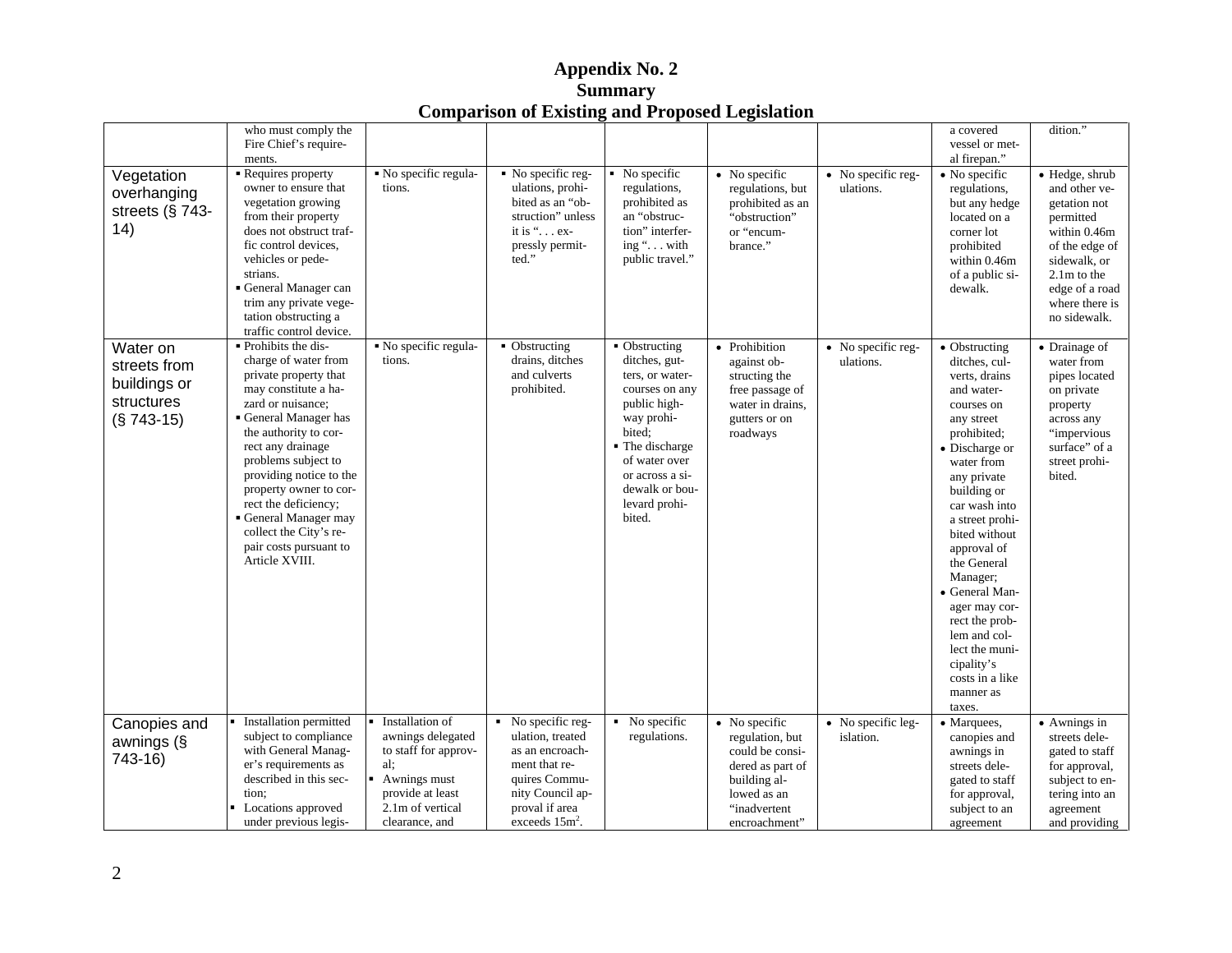|                       |                                                                                |                     | Comparison or Existing and I reposed Ecgistation            |                |                  |                                 |                             |                            |
|-----------------------|--------------------------------------------------------------------------------|---------------------|-------------------------------------------------------------|----------------|------------------|---------------------------------|-----------------------------|----------------------------|
|                       | lation "grandpa-                                                               | must be secured to  |                                                             |                | and subject to   |                                 | and satisfying              | the specified              |
|                       | rented" until property                                                         | the building face,  |                                                             |                | an encroach-     |                                 | specified cri-              | vertical and               |
|                       | redevelops;                                                                    | not the surface of  |                                                             |                | ment agree-      |                                 | teria includ-               | horizontal                 |
|                       | • Delegated to staff for the street.                                           |                     |                                                             |                | ment.            |                                 | ing minimum                 | clearances.                |
|                       | approval.                                                                      |                     |                                                             |                |                  |                                 | vertical and                |                            |
|                       |                                                                                |                     |                                                             |                |                  |                                 | horizontal                  |                            |
|                       |                                                                                |                     |                                                             |                |                  |                                 | clearances.                 |                            |
| Commercial            | Installation permitted Delegated to staff                                      |                     | $\blacksquare$ No specific reg- $\blacksquare$ Delegated to |                |                  | Not permitted, No specific reg- | $\overline{1}$ Delegated to | • Delegated to             |
|                       | subject to compliance                                                          | for approval sub-   | ulations, but                                               | staff for ap-  | requires Coun-   | ulations.                       | staff for ap-               | staff for ap-              |
| and industrial        | with General Manag-                                                            | ject to compliance  | prohibited as an                                            | proval, sub-   | cil approval;    |                                 | proval subject              | proval subject             |
| <b>Blvd Parking (</b> | er's requirements as                                                           | with municipal      | "obstruction"                                               | ject to pro-   | Most locations   |                                 | to the appli-               | to the appli-              |
| 743-17)               | described in this sec-                                                         | specifications re-  | unless it is ".                                             | viding "gut-   | delegated to the |                                 | cant satisfy-               | cant satisfy-              |
|                       |                                                                                |                     |                                                             |                |                  |                                 | ing conditions              |                            |
|                       | tion;                                                                          | garding pavement    | expressly per-                                              | ter ramps,"    | former munici-   |                                 |                             | ing condi-                 |
|                       | • Locations approved                                                           | surface, setbacks   | mitted."                                                    | entering into  | palities for li- |                                 | relating to the             | tions relating             |
|                       | under previous legis-                                                          | from trees, side-   | Each proposal                                               | an agreement   | censing pur-     |                                 | provision of                | to providing               |
|                       | lation "grandparented"                                                         | walks, fire hy-     | requires Com-                                               | with the mu-   | poses.           |                                 | access ramps,               | access ramps,              |
|                       | until property redeve-                                                         | drants and building | munity Council                                              | nicipality and |                  |                                 | paying ad-                  | entering into              |
|                       | lops                                                                           | entrances;          | approval.                                                   | the payment    |                  |                                 | ministration                | a license                  |
|                       | • Delegated to staff for                                                       | Applicants must     |                                                             | of annual      |                  |                                 | and inspec-                 | agreement                  |
|                       | approval.                                                                      | enter into an       |                                                             | fees.          |                  |                                 | tion fees and               | with the mu-               |
|                       |                                                                                | agreement with the  |                                                             |                |                  |                                 | entering into               | nicipality and             |
|                       |                                                                                | municipality, con-  |                                                             |                |                  |                                 | a boulevard                 | paying annual              |
|                       |                                                                                | struct the parking  |                                                             |                |                  |                                 | parking li-                 | fees.                      |
|                       |                                                                                | area within six     |                                                             |                |                  |                                 | cense with the              |                            |
|                       |                                                                                | months and pay      |                                                             |                |                  |                                 | municipality;               |                            |
|                       |                                                                                | annual fees.        |                                                             |                |                  |                                 | • Polling re-               |                            |
|                       |                                                                                |                     |                                                             |                |                  |                                 | quired for ap-              |                            |
|                       |                                                                                |                     |                                                             |                |                  |                                 | plications ab-              |                            |
|                       |                                                                                |                     |                                                             |                |                  |                                 | utting resi-                |                            |
|                       |                                                                                |                     |                                                             |                |                  |                                 | dential areas.              |                            |
| Banners (§            | "Installation permitted   No specific regula-   No specific reg-   No specific |                     |                                                             |                | • Delegated to   | No specific reg-                | Banners de-                 | $\blacksquare$ No specific |
|                       | subject to the com-                                                            | tions.              | ulations.                                                   | regulations.   | staff for ap-    | ulations.                       | legated to                  | regulations.               |
| 743-18                | pliance with the Gen-                                                          |                     |                                                             |                | proval, subject  |                                 | staff for ap-               |                            |
|                       | eral Manager's re-                                                             |                     |                                                             |                | to criteria and  |                                 | proval, sub-                |                            |
|                       | quirements as de-                                                              |                     |                                                             |                | provided that    |                                 | ject to an ap-              |                            |
|                       | scribed in this section;                                                       |                     |                                                             |                | the banners      |                                 | plication                   |                            |
|                       | Delegated to staff for                                                         |                     |                                                             |                | promote only "   |                                 | process and                 |                            |
|                       | approval.                                                                      |                     |                                                             |                | . community,     |                                 | conditions                  |                            |
|                       |                                                                                |                     |                                                             |                | charitable or    |                                 | that specify                |                            |
|                       |                                                                                |                     |                                                             |                | other public     |                                 | the type of                 |                            |
|                       |                                                                                |                     |                                                             |                |                  |                                 | material.                   |                            |
|                       |                                                                                |                     |                                                             |                | events;          |                                 |                             |                            |
|                       |                                                                                |                     |                                                             |                | ■ No commercial  |                                 | permitted lo-               |                            |
|                       |                                                                                |                     |                                                             |                | advertising or   |                                 | cations and                 |                            |
|                       |                                                                                |                     |                                                             |                | use for other    |                                 | other design                |                            |
|                       |                                                                                |                     |                                                             |                | commercial       |                                 | criteria;                   |                            |
|                       |                                                                                |                     |                                                             |                | purposes with-   |                                 | Applicants                  |                            |
|                       |                                                                                |                     |                                                             |                | out Council ap-  |                                 | required to                 |                            |
|                       |                                                                                |                     |                                                             |                | proval.          |                                 | obtain a per-               |                            |
|                       |                                                                                |                     |                                                             |                |                  |                                 | mit, pay the                |                            |
|                       |                                                                                |                     |                                                             |                |                  |                                 | required fees.              |                            |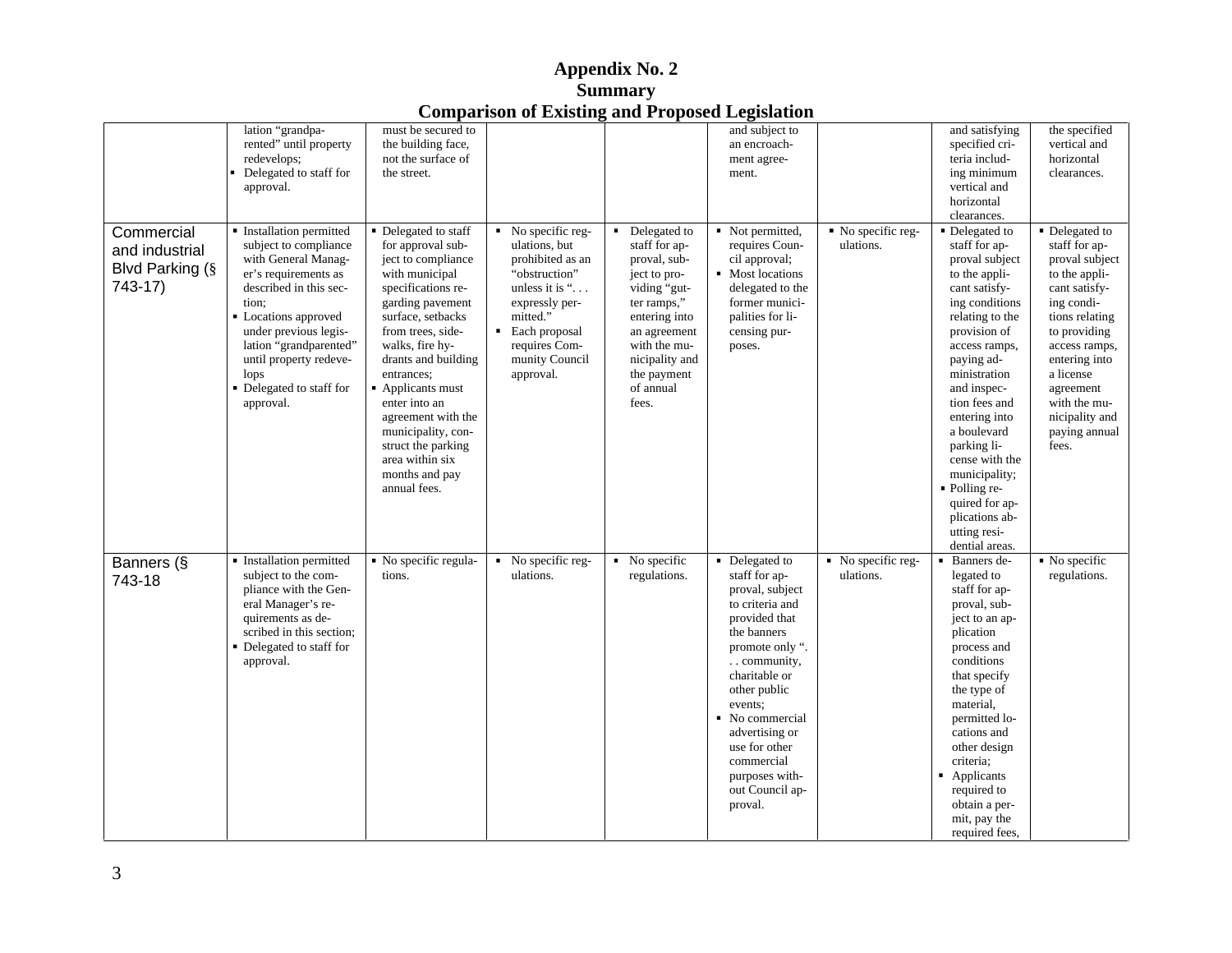| Appendix No. $\angle$<br>--                            |  |
|--------------------------------------------------------|--|
| Summary                                                |  |
| <b>Comparison of Existing and Proposed Legislation</b> |  |

| Temporary de-<br>corative light-<br>ing and deco-<br>rations<br>$(S 743-19)$ | Installation permitted<br>subject to the com-<br>pliance with the Gen-<br>eral Manager's re-<br>quirements as de-<br>scribed in this section;<br>• Delegated to staff for<br>approval.                                                                                                                                                     | No specific regula-<br>tions.   | • No specific reg-<br>ulations.                                                                                                          | $\blacksquare$ No specific<br>regulations. | • Delegated to<br>staff for ap-<br>proval, but only<br>for "decorative<br>Christmas<br>lighting" that<br>complies with<br>specified crite-<br>ria. | $\blacksquare$ No specific reg-<br>ulations.                                                                                                                                                                                                                                         | and enter into<br>an agreement<br>with the mu-<br>nicipality.<br>$\blacksquare$ No specific<br>regulations.                                                                                                                                                                                                                                                                                                       | $\blacksquare$ No specific<br>regulations.                                                                                             |
|------------------------------------------------------------------------------|--------------------------------------------------------------------------------------------------------------------------------------------------------------------------------------------------------------------------------------------------------------------------------------------------------------------------------------------|---------------------------------|------------------------------------------------------------------------------------------------------------------------------------------|--------------------------------------------|----------------------------------------------------------------------------------------------------------------------------------------------------|--------------------------------------------------------------------------------------------------------------------------------------------------------------------------------------------------------------------------------------------------------------------------------------|-------------------------------------------------------------------------------------------------------------------------------------------------------------------------------------------------------------------------------------------------------------------------------------------------------------------------------------------------------------------------------------------------------------------|----------------------------------------------------------------------------------------------------------------------------------------|
| Temporary<br>street occupa-<br>tions ( $§$ 743-<br>20)                       | General Manager has<br>authority to allow oc-<br>cupation of a street<br>temporarily for pur-<br>poses excluding street<br>work or street events,<br>such as storing build-<br>ing materials, hoard-<br>ing, disposal bins, etc.,<br>subject to the condi-<br>tions that this section<br>describes;<br>Delegated to staff for<br>approval. | • No specific regula-<br>tions. | $\blacksquare$ No specific reg-<br>ulations, prohi-<br>bited as an "ob-<br>struction" unless<br>it is ". ex-<br>pressly permit-<br>ted." | $\blacksquare$ No specific<br>regulations. | • Permit required<br>to temporarily<br>occupy a street<br>or portion of a<br>street.                                                               | • Temporary oc-<br>cupation of a<br>street for con-<br>struction hoard-<br>ing and con-<br>struction ma-<br>terial storage<br>only;<br>• Delegated to<br>staff for approv-<br>al subject to<br>conditions such<br>as insurance and<br>providing safe<br>access for pede-<br>strians. | • Permit re-<br>quired to<br>temporarily<br>occupy a<br>street for the<br>purpose of<br>installing<br>construction<br>site fencing,<br>covered<br>walkways, ".<br>. machinery<br>or material,"<br>mixing con-<br>crete and dis-<br>posal bins;<br>Delegated to<br>staff for ap-<br>proval sub-<br>ject to condi-<br>tions includ-<br>ing site main-<br>tenance, traf-<br>fic control,<br>indemnifica-<br>tion and | • Permit re-<br>quired from<br>the munici-<br>pality before<br>occupying or<br>encumbering<br>any street or<br>portion of a<br>street. |
| Memorials in<br>Streets (§ 743-<br>20)                                       | • Permitted subject to<br>compliance with this<br>section and the City's<br>2003 policy on road<br>side memorials;<br>Delegated to staff for<br>approval.                                                                                                                                                                                  | · No specific regula-<br>tions. | No specific reg-<br>ulations, prohi-<br>bited as an "ob-<br>struction" unless<br>it is ". ex-<br>pressly permit-<br>ted."                | No specific<br>regulations.                | $\blacksquare$ No specific<br>regulations.                                                                                                         | No specific reg-<br>ulations.                                                                                                                                                                                                                                                        | payment of<br>fees.<br>$\blacksquare$ No specific<br>regulations.                                                                                                                                                                                                                                                                                                                                                 | $\blacksquare$ No specific<br>regulations,<br>but would re-<br>quire a permit<br>as an "ob-<br>struction" or<br>"encum-<br>brance."    |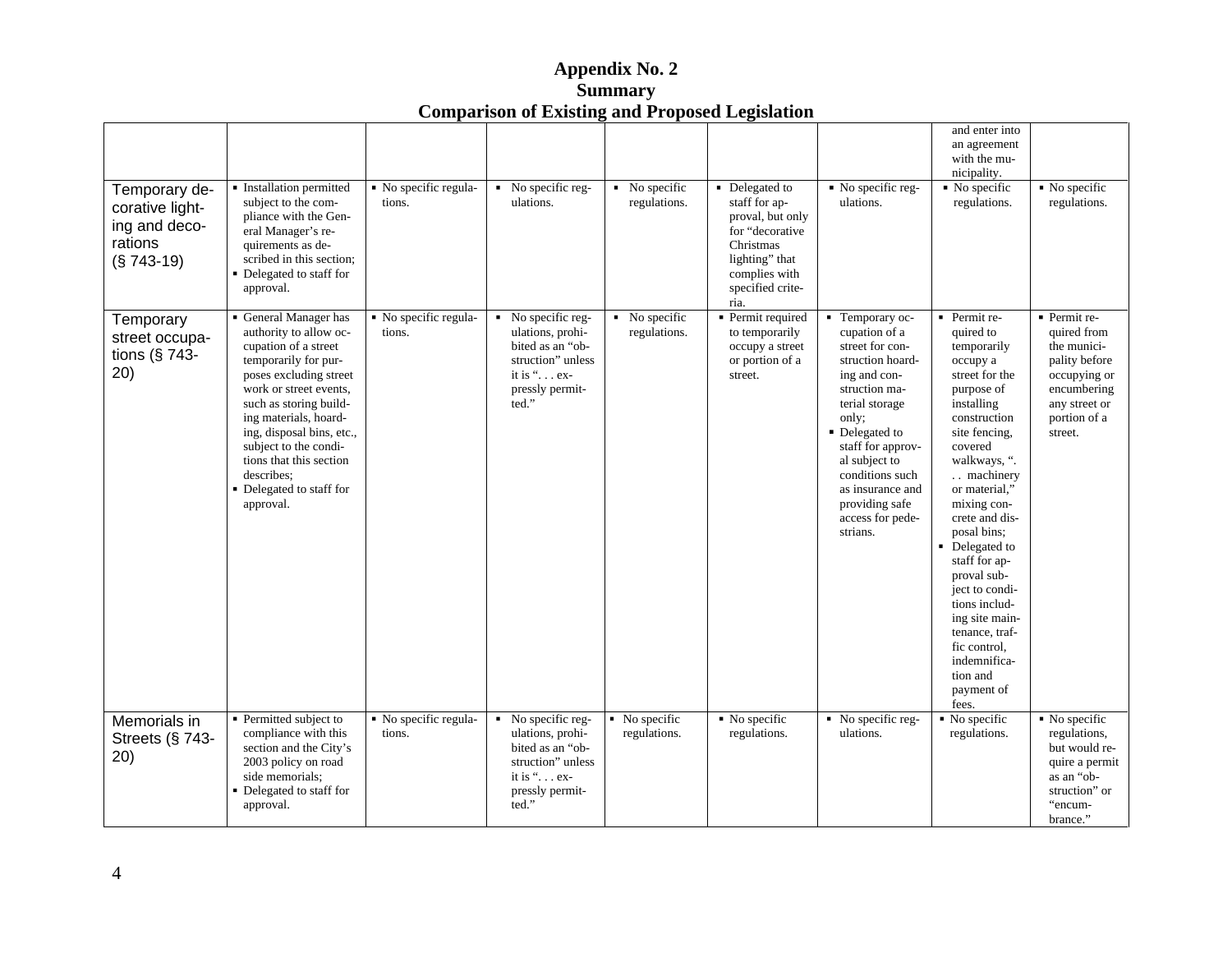| <b>Article VIII-</b><br><b>Street Work</b>                | <b>Description</b>                                                                                                                                                                                    | <b>East York</b>                                           | <b>Etobicoke</b>                                                                                                                                                                                                        | <b>North York</b>                                                                                                                                                                                                                                                                    | Metropolitan<br><b>Toronto</b>                                    | Scarborough                                                                                                                                                                                                                                                                                           | <b>Toronto</b>                                                                                                                                                                                                                                                               | York                                                                                                                                                        |
|-----------------------------------------------------------|-------------------------------------------------------------------------------------------------------------------------------------------------------------------------------------------------------|------------------------------------------------------------|-------------------------------------------------------------------------------------------------------------------------------------------------------------------------------------------------------------------------|--------------------------------------------------------------------------------------------------------------------------------------------------------------------------------------------------------------------------------------------------------------------------------------|-------------------------------------------------------------------|-------------------------------------------------------------------------------------------------------------------------------------------------------------------------------------------------------------------------------------------------------------------------------------------------------|------------------------------------------------------------------------------------------------------------------------------------------------------------------------------------------------------------------------------------------------------------------------------|-------------------------------------------------------------------------------------------------------------------------------------------------------------|
| <b>Municipal Con-</b><br>sent Required<br>$(S 743-50)$    | Street work and tem-<br>porary street occupa-<br>tion prohibited with-<br>out approval from<br>General Manager or<br>Council and com-<br>pliance with specified<br>regulations.                       | No specific applica-<br>tion or process re-<br>quirements. | Permit required<br>before excavating<br>in any street, sub-<br>ject to indemnify-<br>ing the munici-<br>pality against<br>"accidents" to<br>persons and<br>property and<br>submission of<br>costs for restora-<br>tion. | • Permit re-<br>quired before<br>excavating in<br>any street;<br>Permit holder<br>required to<br>provide appro-<br>priate traffic "<br>. lights and<br>watchmen":<br>Permit holder<br>financially re-<br>sponsible for<br>restoring the<br>street and pro-<br>viding insur-<br>ance. | • Permit needed<br>to excavate in<br>any Metro To-<br>ronto road. | • Permit required<br>before $\ldots$<br>commencing the<br>construction or<br>repair or any<br>work, on or un-<br>der any high-<br>way";<br>• Application<br>must be made a<br>least 24 hr be-<br>fore starting<br>work;<br>• Must provide<br>traffic control to<br>the satisfaction<br>of the munici- | $\bullet$ Permit re-<br>quired to ex-<br>cavate in any<br>street, or<br>construct any<br>retaining<br>wall or make<br>$\ldots$ any ex-<br>cavation.<br>for the pur-<br>pose of<br>building";<br>• Permit holder<br>financially<br>responsible<br>for paying<br>fees, provid- | • Permit re-<br>quired to ex-<br>cavate in any<br>street subject<br>to, if re-<br>quired, pro-<br>viding insur-<br>ance and fi-<br>nancial secur-<br>ities. |
| <b>Street Work</b>                                        | • Consent not required • No exemptions.                                                                                                                                                               |                                                            | • No exemptions.                                                                                                                                                                                                        | $\blacksquare$ No exemp-                                                                                                                                                                                                                                                             | • No exemptions.                                                  | pality.<br>$\bullet$ No exemptions.                                                                                                                                                                                                                                                                   | ing traffic<br>control and<br>restoring the<br>street.<br>$\bullet$ No exemp-                                                                                                                                                                                                | $\bullet$ No exemp-                                                                                                                                         |
| where consent<br>not required (§<br>743-51)               | for work undertaken<br>by the General Man-<br>ager to maintain pub-<br>lic highways;<br>• Consent not required<br>by property owners to<br>plant and maintain<br>soft landscaping.                    |                                                            |                                                                                                                                                                                                                         | tions.                                                                                                                                                                                                                                                                               |                                                                   |                                                                                                                                                                                                                                                                                                       | tions.                                                                                                                                                                                                                                                                       | tions.                                                                                                                                                      |
| Requesting<br>permission for<br>street work (§<br>743-52) | Establishes process<br>and application re-<br>quirements for per-<br>sons requesting ap-<br>proval from the City<br>for street work;<br>• Delegated to staff for<br>approval and admin-<br>istration. | No specific appli-<br>cation or process<br>requirements.   | No specific ap-<br>plication or<br>process require-<br>ments.                                                                                                                                                           | $\blacksquare$ No specific<br>application or<br>process re-<br>quirements.                                                                                                                                                                                                           | • No specific ap-<br>plication or<br>process re-<br>quirements.   | • No specific ap-<br>plication or<br>process re-<br>quirements.                                                                                                                                                                                                                                       | $\bullet$ No specific<br>application<br>or process<br>requirements                                                                                                                                                                                                           | • No specific<br>application or<br>process re-<br>quirements.                                                                                               |
| Insurance and<br>liability (§ 743-<br>53)                 | <b>Establishes insurance</b><br>and liability require-<br>ments for persons<br>working in streets;<br>• Delegated to staff for<br>approval and admin-<br><i>istration.</i>                            | No specific re<br>quirements.                              | No specific re-<br>quirements other<br>than a statement<br>that the applicant<br>is responsible for<br>" all accidents"<br>that may occur.'                                                                             | • No specific<br>requirements.                                                                                                                                                                                                                                                       | • No specific re-<br>quirements.                                  | • No specific re-<br>quirements.                                                                                                                                                                                                                                                                      | • Permit hold-<br>$ers$ " re-<br>sponsible fo<br>all acci-<br>dents.'                                                                                                                                                                                                        | · Applicant re-<br>quired to pro-<br>vide insur-<br>ance for all<br>street work.                                                                            |
| Financial se-                                             | $\blacksquare$ Creates process for                                                                                                                                                                    | $\blacksquare$ No specific re-                             | • No specific re-                                                                                                                                                                                                       | $\blacksquare$ No specific                                                                                                                                                                                                                                                           |                                                                   | • No specific re- • No specific re-                                                                                                                                                                                                                                                                   | $\bullet$ No specific                                                                                                                                                                                                                                                        | • Financial se-                                                                                                                                             |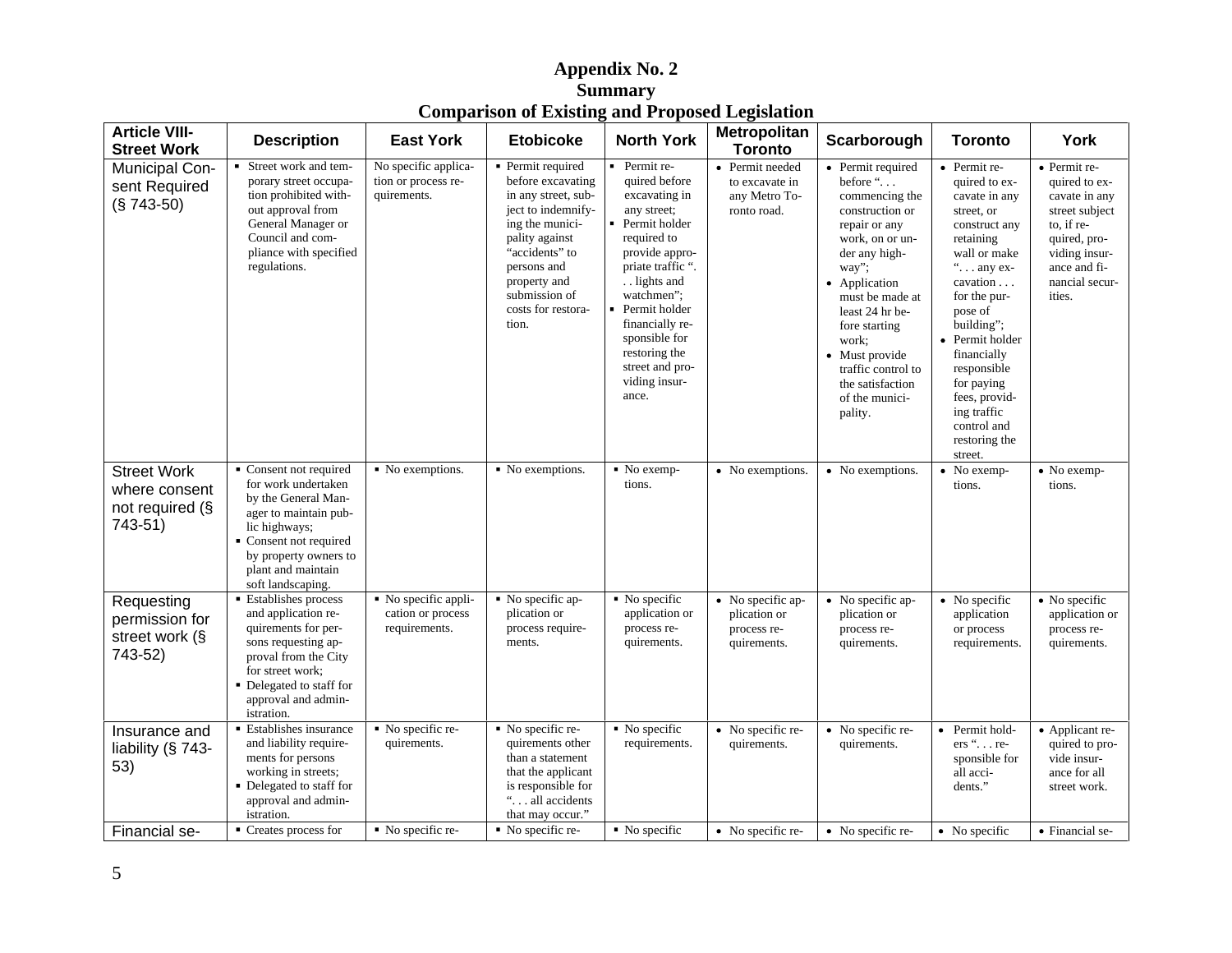|                                     |                                                                                                                                                                                                                                                                         |                                                                  |                                                                  |                                                                  | and 110 posed Legislation                                                                                                                                                                                 |                                                                |                                                                                        |                                                                                                                 |
|-------------------------------------|-------------------------------------------------------------------------------------------------------------------------------------------------------------------------------------------------------------------------------------------------------------------------|------------------------------------------------------------------|------------------------------------------------------------------|------------------------------------------------------------------|-----------------------------------------------------------------------------------------------------------------------------------------------------------------------------------------------------------|----------------------------------------------------------------|----------------------------------------------------------------------------------------|-----------------------------------------------------------------------------------------------------------------|
| curities (§ 743-<br>54)             | submission and re-<br>fund of financial se-<br>curities to ensure<br>compliance with City<br>requirements, includ-<br>ing a warranty period<br>for street work con-<br>structed with new<br>development;<br>Delegated to staff for<br>approval and admin-<br>istration. | quirements. No<br>refund or warran-<br>ty period speci-<br>fied. | quirements. No<br>refund or warran-<br>ty period speci-<br>fied. | requirements.<br>No refund or<br>warranty pe-<br>riod specified. | quirements. No<br>refund or war-<br>ranty period<br>specified.                                                                                                                                            | quirements. No<br>refund or war-<br>ranty period<br>specified. | requirements.<br>No refund or<br>warranty pe-<br>riod speci-<br>fied.                  | curities may<br>be requested<br>for street<br>work, but no<br>refund or<br>warranty pe-<br>riod speci-<br>fied. |
| Application<br>dates (§ 743-<br>55) | <b>Establishes minimum</b><br>process time for ap-<br>plications for street<br>work and temporary<br>street occupations.                                                                                                                                                | • No specific re-<br>quirements.                                 | • No specific re-<br>quirements.                                 | • No specific<br>requirements.                                   | • No specific re-<br>quirements.                                                                                                                                                                          | • No specific re-<br>quirements.                               | • No specific<br>requirements.                                                         | • No specific<br>requirements.                                                                                  |
| Issuing permits<br>$(S 743-56)$     | <b>Establishes General</b><br>Manager's authority<br>to issue permits, and<br>that the terms and<br>conditions specified<br>in Schedule A apply<br>to all permits;<br>Delegated to staff for<br>approval.                                                               | • No specific re-<br>quirements.                                 | No specific re-<br>quirements.                                   | • No specific<br>requirements.                                   | • No specific re-<br>quirements, but<br>requirement of<br>permit issuance<br>is that the per-<br>mit holder must<br>provide appro-<br>priate traffic<br>control meas-<br>ures to ensure<br>public safety. | • No specific re-<br>quirements.                               | · Different<br>permit condi-<br>tions depend-<br>ing on the<br>specific ac-<br>tivity. | • No specific<br>requirements.                                                                                  |
| Refusing per-<br>mits $(§ 743-57)$  | Identifies conditions<br>where General Man-<br>ager can refuse or re-<br>voke permits, such as<br>non-payment of fees<br>or submitting false or<br>misleading informa-<br>tion:<br>Delegated to staff<br>with an appeal<br>process.                                     | • No specific re-<br>quirements.                                 | • No specific re-<br>quirements.                                 | ■ No specific<br>requirements.                                   | • No specific re-<br>quirements.                                                                                                                                                                          | • No specific re-<br>quirements.                               | • No specific<br>requirements.                                                         | • No specific<br>requirements.                                                                                  |
| Moratoriums (§<br>743-58)           | Establishes condi-<br>tions under which<br>permits will not be is-<br>sued when a street<br>has been resurfaced<br>or reconstructed<br>(three and fove years<br>respectively);<br>Delegated to staff for<br>approval and admin-                                         | $\blacksquare$ No specific re-<br>quirements.                    | No specific re-<br>quirements.                                   | • No specific<br>requirements.                                   | No specific re-<br>quirements.                                                                                                                                                                            | • No specific re-<br>quirements.                               | • No specific<br>requirements.                                                         | $\blacksquare$ No specific<br>requirements.                                                                     |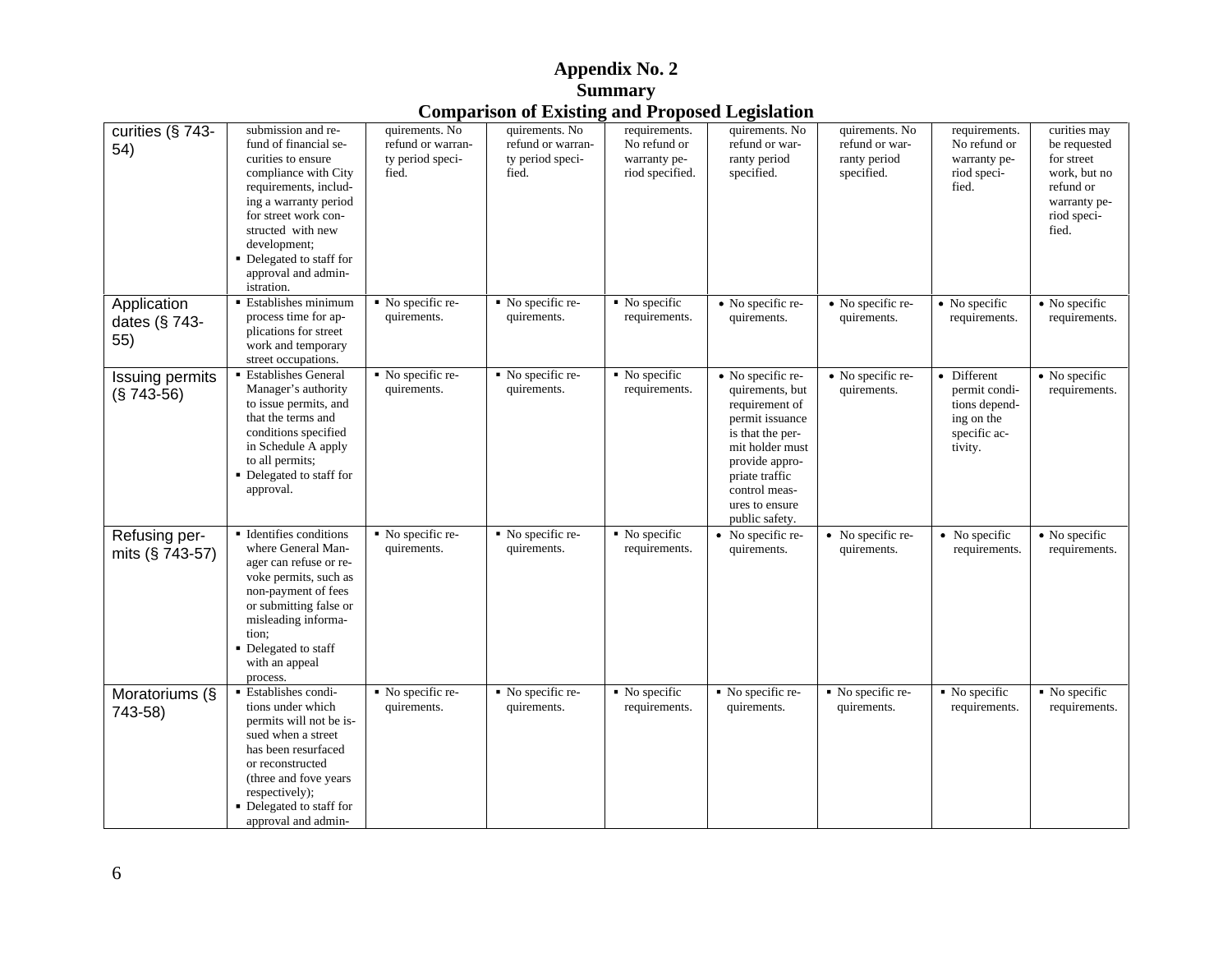|                                              |                           | ---                           | $\frac{1}{2}$     |                            |                                |                                |                            |                            |
|----------------------------------------------|---------------------------|-------------------------------|-------------------|----------------------------|--------------------------------|--------------------------------|----------------------------|----------------------------|
|                                              | <i>istration.</i>         |                               |                   |                            |                                |                                |                            |                            |
| Commencing                                   | Establishes criteria      | $\blacksquare$ No specific re | No specific re-   | $\blacksquare$ No specific | • No specific re-              | $\blacksquare$ No specific re- | $\blacksquare$ No specific | Requirement                |
| and conducting                               | for maintaining tem-      | quirements.                   | quirements other  | requirements               | quirements oth-                | quirements other               | criteria other             | that the per-              |
|                                              | porary work sites in      |                               | than to "         | other than to              | er than to pro-                | than to provide                | than to ".                 | mit holder                 |
| street work (§                               | public road allow-        |                               | supply, keep and  | " maintain                 | vide appropriate               | appropriate traf-              | keep and                   | comply with                |
| 743-59)                                      | ance.                     |                               | maintain signs,   | lights and                 | traffic control in             | fic control in                 | maintain                   | Metro Toron-               |
|                                              |                           |                               | lights and        | watchmen.'                 | work zones.                    | work zones.                    | lights and                 | to construc-               |
|                                              |                           |                               | watchmen.'        |                            |                                |                                | other safety               | tion traffic               |
|                                              |                           |                               |                   |                            |                                |                                | precautions                | control guide-             |
|                                              |                           |                               |                   |                            |                                |                                | " in street                | lines, provid-             |
|                                              |                           |                               |                   |                            |                                |                                | work zones.                | ing barri-                 |
|                                              |                           |                               |                   |                            |                                |                                |                            | cades, signs               |
|                                              |                           |                               |                   |                            |                                |                                |                            | lights and "               |
|                                              |                           |                               |                   |                            |                                |                                |                            | other such                 |
|                                              |                           |                               |                   |                            |                                |                                |                            | measures" to               |
|                                              |                           |                               |                   |                            |                                |                                |                            | provide pub-               |
|                                              |                           |                               |                   |                            |                                |                                |                            | lic safety.                |
| Completing                                   | ■ Specifies criteria that | • No specific re              | · "Permitted      | ■ Either the               | • Municipality to              | $\blacksquare$ No specific re- | Permit hold-               | Unless oth-                |
| street work or                               | that applicants must      | quirements.                   | works" to be res  | permit holder              | permanently re-                | quirements.                    | er, at their               | erwise speci-              |
| temporary                                    | satisfy as a condition    |                               | tored under the   | or the munici-             | store the street               |                                | expense, re-               | fied, the mu-              |
|                                              | to completing street      |                               | direction of the  | pality may re              | at the permit                  |                                | quired to re-              | nicipality will            |
| street occupa-                               | work, such as restor-     |                               | municipality.     | store the street           | holder's ex-                   |                                | store the                  | restore the                |
| tions ( $§$ 743-                             | ing the street to the     |                               |                   | at the permit              | pense.                         |                                | street to its              | street at the              |
| 60)                                          | satisfaction of the       |                               |                   | holder's ex-               |                                |                                | previous con-              | permit hold-               |
|                                              | General Manager;          |                               |                   | pense.                     |                                |                                | dition;                    | er's expense.              |
|                                              | General Manager has       |                               |                   |                            |                                |                                | General                    |                            |
|                                              | authority to restore      |                               |                   |                            |                                |                                | Manager can                |                            |
|                                              | the street and recover    |                               |                   |                            |                                |                                | restore the                |                            |
|                                              | the City's costs if       |                               |                   |                            |                                |                                | street if the              |                            |
|                                              | work not completed        |                               |                   |                            |                                |                                | permit holder              |                            |
|                                              | to City requirements.     |                               |                   |                            |                                |                                | defaults and               |                            |
|                                              |                           |                               |                   |                            |                                |                                | may collect                |                            |
|                                              |                           |                               |                   |                            |                                |                                | the costs in a             |                            |
|                                              |                           |                               |                   |                            |                                |                                | like manner                |                            |
|                                              |                           |                               |                   |                            |                                |                                | as taxes.                  |                            |
| Article X - En-<br>croachments<br>in Streets | <b>Description</b>        | <b>East York</b>              | <b>Etobicoke</b>  | <b>North York</b>          | Metropolitan<br><b>Toronto</b> | Scarborough                    | <b>Toronto</b>             | York                       |
| Permitted en-                                | Creates a range of en-    | • Fences, hedges              | Some "minor"      | • No permitted             | No permitted                   | $\cdots$ worm and              | • No permitted             | $\blacksquare$ Three types |
|                                              | croachments that are      | and ". landscap-              | encroachments     | encroach-                  | encroachments.                 | snake fence" al-               | encroach-                  | of encroach-               |
| croachments                                  | allowed "as of right"     | ing walls" al-                | allowed "as of    | ments except               |                                | lowed that "                   | ments other                | ments:                     |
| $(S 743-90)$                                 | within boulevards,        | lowed on boule-               | right," such as   | for hedges or              |                                | is not for more                | than hedges                | "commercial"               |
|                                              | particularly soft         | vards provided                | hedges and        | fences that are            |                                | than half its                  | at corner lots             | where fees                 |
|                                              | landscaping, walk-        | that they are less            | shrubs;           | located up to              |                                | width upon the                 | that require               | are charged,               |
|                                              | ways less than 1.5m       | than $0.90m$ in               | Encroachments     | $0.45cm$ of any            |                                | highway"                       | . permis-                  | "specific"                 |
|                                              | wide, stairs to single-   | height, are chain             | less than 1.0m    | sidewalk lo-               |                                | • Hedges or                    | sion" from                 | where the                  |
|                                              | family homes as well      | link or wood con-             | wide or less than | cated adjoin-              |                                | shrubs permitted               | the General                | property                   |
|                                              | as fences and retain-     | struction, are si-            | $15m2$ (minor en- | ing a corner               |                                | within 2.4m of a               | Manager and                | owner has                  |
|                                              | ing walls less than       | tuated 0.30m or               | croachments) in   | lot.                       |                                | road curb or                   | must main-                 | placed struc-              |
|                                              |                           |                               |                   |                            |                                |                                |                            |                            |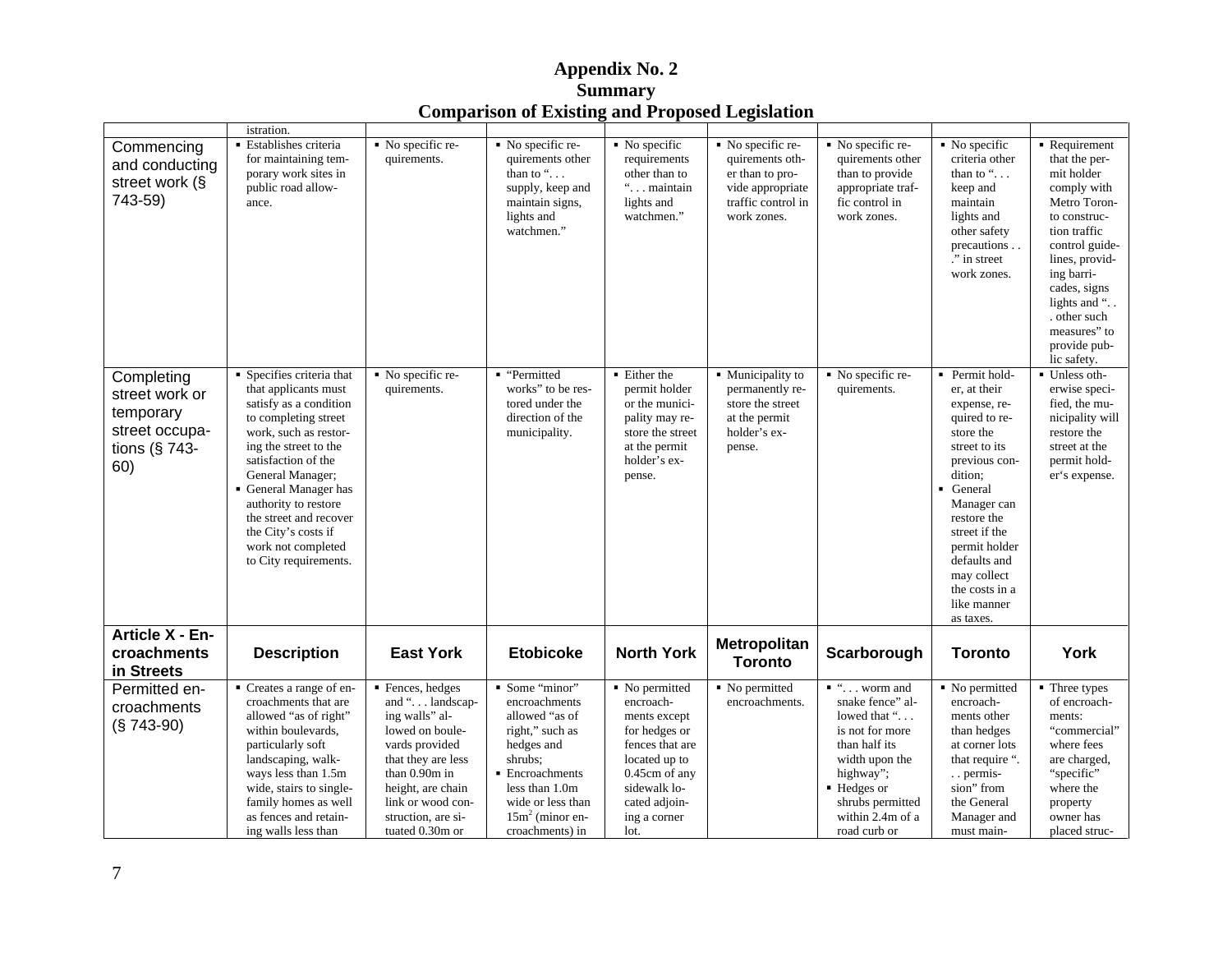|                |                                                  |                                | comparison of Embring and Troposed Ecquidation |                            |                                |                                |                            |                              |
|----------------|--------------------------------------------------|--------------------------------|------------------------------------------------|----------------------------|--------------------------------|--------------------------------|----------------------------|------------------------------|
|                | 0.90m high, provided                             | more from the                  | area delegated to                              |                            |                                | 15cm back of a                 | tain a 0.46m               | ture such as                 |
|                | that they comply with                            | back edge of an                | staff for approval                             |                            |                                | sidewalk, pro-                 | set back from              | steps into the               |
|                | the General Manag-                               | abutting sidewalk              | but require en-                                |                            |                                | vided that it does             | the back edge              | road allow-                  |
|                | er's requirements;                               | or 2.1m or more                | croachment                                     |                            |                                | not interfere                  | of sidewalk.               | ance, and                    |
|                | ■ Excluding soft                                 | from the traveled              | agreement and                                  |                            |                                | with ". sight                  |                            | "area" where                 |
|                | landscaping in boule-                            | portion of the                 | one-time fee;                                  |                            |                                | lines";                        |                            | a section of r-              |
|                | vards that does not                              | road, do not ob-               | Encroachments                                  |                            |                                | No hedges or                   |                            | o-w cordoned                 |
|                | require a permit, all                            | struct drive-                  | greater than $15m^2$                           |                            |                                | shrubs permitted               |                            | off by a                     |
|                | permitted encroach-                              | ways/utilities, and            | (major en-                                     |                            |                                | between the tra-               |                            | fence;                       |
|                | ments require a per-                             | are maintained in              | croachments) re-                               |                            |                                | veled portion of               |                            | Residential                  |
|                | mit from the City that                           | a state of good re-            | quire Council ap-                              |                            |                                | a road and an ad-              |                            | encroach-                    |
|                | will be issued without                           | pair.                          | proval, public no-                             |                            |                                | joining sidewalk               |                            | ments of                     |
|                | charge. No additional                            |                                | tice and an appli-                             |                            |                                | or at locations                |                            | walkways,                    |
|                | encroachment fees                                |                                | cation and                                     |                            |                                | that block utili-              |                            | stairs, retain-              |
|                | are required for per-                            |                                | processing fee;                                |                            |                                | ties;                          |                            | ing walls al-                |
|                | mitted encroach-                                 |                                | Additional permit                              |                            |                                | • Property owner               |                            | lowed "as of                 |
|                | ments;                                           |                                | needed to con-                                 |                            |                                | responsible for                |                            | right" without               |
|                | • Property owners re-                            |                                | struct the en-                                 |                            |                                | maintaining                    |                            | encroachment                 |
|                | quired to maintain                               |                                | croachment;                                    |                            |                                | these encroach-                |                            | fees or                      |
|                | encroachments in                                 |                                | • Property owner                               |                            |                                | ments.                         |                            | agreements;                  |
|                | good repair;<br>• City not responsible           |                                | responsible for<br>maintaining en-             |                            |                                |                                |                            | • Owner re-<br>sponsible for |
|                | for damage to en-                                |                                | croachments.                                   |                            |                                |                                |                            | maintaining                  |
|                | croachments resulting                            |                                |                                                |                            |                                |                                |                            | encroach-                    |
|                | from roadway main-                               |                                |                                                |                            |                                |                                |                            | ment.                        |
|                | tenance.                                         |                                |                                                |                            |                                |                                |                            |                              |
|                | • BIA's allowed to in-                           | $\blacksquare$ No specific ex- | $\blacksquare$ No specific ex-                 | $\blacksquare$ No specific | $\blacksquare$ No specific ex- | $\blacksquare$ No specific ex- | $\blacksquare$ No specific | • All commer-                |
| Permitted en-  | troduce street furni-                            | emptions for BI-               | emptions for BI-                               | exemptions                 | emptions for                   | emptions.                      | exemptions                 | cial proper-                 |
| croachments in | ture, decorative light-                          | As.                            | As, subject to                                 | for BIAs, sub-             | BIAs, subject to               |                                | for BIAs,                  | ties subject to              |
| BIA areas (§   | ing, decorations,                                |                                | permit and en-                                 | ject to permit             | permit and en-                 |                                | subject to                 | fees for en-                 |
| 743-91)        | planter boxes, identi-                           |                                | croachment fees                                | and en-                    | croachments                    |                                | permit and                 | croachments.                 |
|                | fication signage, his-                           |                                | and processes.                                 | croachments                | fees and                       |                                | encroach-                  |                              |
|                | torical markers, pub-                            |                                |                                                | fees and                   | processes.                     |                                | ments fees                 |                              |
|                | lic art and soft                                 |                                |                                                | processes.                 |                                |                                | and                        |                              |
|                | landscaping with pay-                            |                                |                                                |                            |                                |                                | processes.                 |                              |
|                | ing fees for permits or                          |                                |                                                |                            |                                |                                |                            |                              |
|                | encroachments;                                   |                                |                                                |                            |                                |                                |                            |                              |
|                | • Permit for encroach-                           |                                |                                                |                            |                                |                                |                            |                              |
|                | ments specified above                            |                                |                                                |                            |                                |                                |                            |                              |
|                |                                                  |                                |                                                |                            |                                |                                |                            |                              |
|                | still necessary, except<br>for soft landscaping; |                                |                                                |                            |                                |                                |                            |                              |
|                | • BIAs required to                               |                                |                                                |                            |                                |                                |                            |                              |
|                | maintain these en-                               |                                |                                                |                            |                                |                                |                            |                              |
|                |                                                  |                                |                                                |                            |                                |                                |                            |                              |
|                | croachments in good                              |                                |                                                |                            |                                |                                |                            |                              |
|                | repair;<br>• City not responsible                |                                |                                                |                            |                                |                                |                            |                              |
|                | for damage to en-                                |                                |                                                |                            |                                |                                |                            |                              |
|                | croachments resulting                            |                                |                                                |                            |                                |                                |                            |                              |
|                |                                                  |                                |                                                |                            |                                |                                |                            |                              |
|                | from roadway main-                               |                                |                                                |                            |                                |                                |                            |                              |
|                | tenance.                                         |                                |                                                |                            |                                |                                |                            |                              |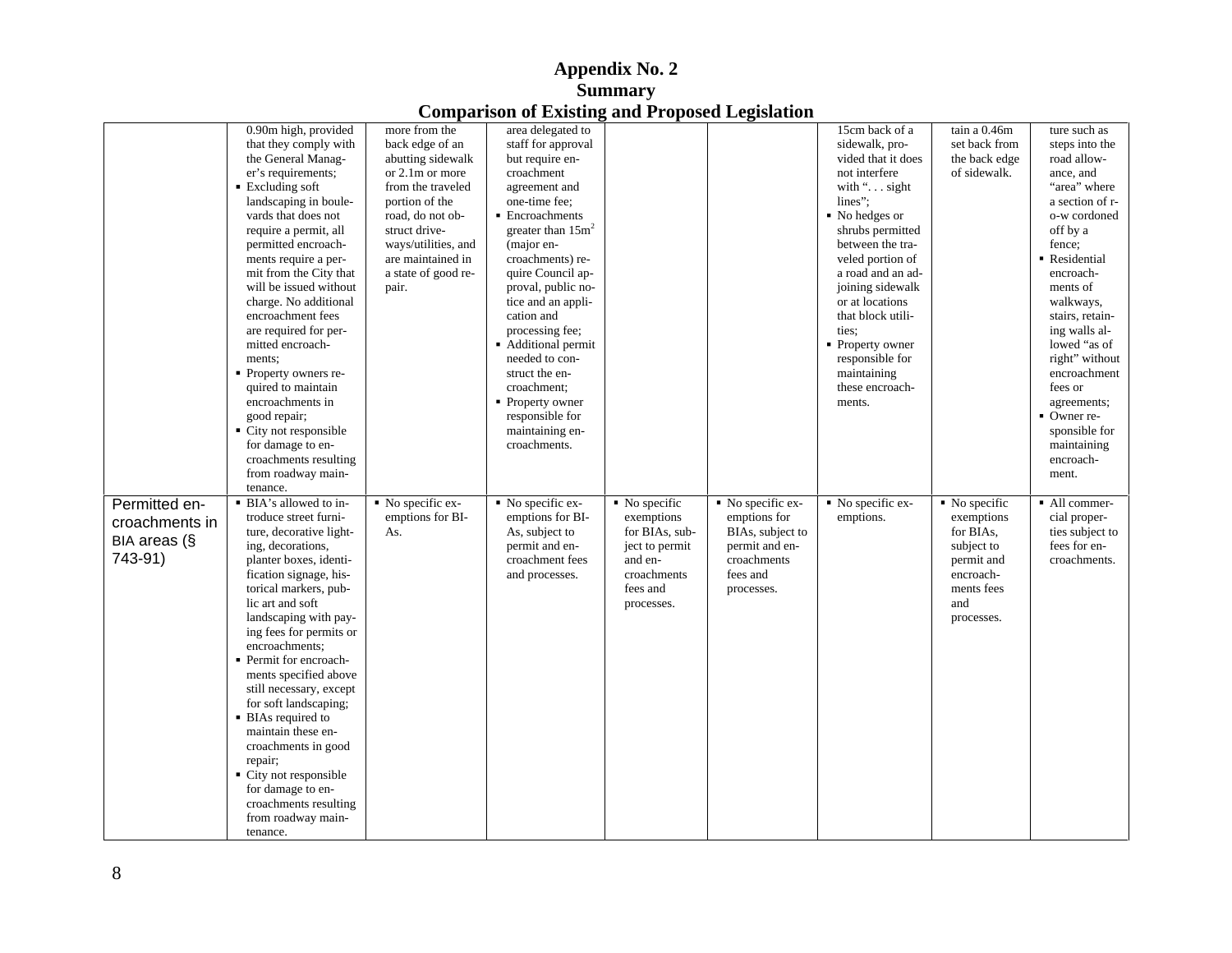|                    |                                               |                                  | <b>Comparison of Existing and Proposed Legislation</b> |                                  |                                     |                                |                              |                         |
|--------------------|-----------------------------------------------|----------------------------------|--------------------------------------------------------|----------------------------------|-------------------------------------|--------------------------------|------------------------------|-------------------------|
| Delegated au-      | Staff given delegated                         | Staff given dele-                | • Only "minor en-                                      | · Encroach-                      | Encroachments                       | $\blacksquare$ No encroach-    | $\blacksquare$ Staff given   | - Administra-           |
|                    | authority to process a                        | gated authority for              | croachments" de                                        | ments such as                    | such as pil-                        | ment policy or                 | delegated au                 | tion of en-             |
| thority for ap-    | -number of "prohi                             | approving fence                  | legated to staff                                       | air condition-                   | ing/shoring,                        | by-law.                        | thority to ap                | croachment              |
| proving en-        | bited" encroach-                              | heights greater                  | for processing                                         | ers /specified                   | awnings, certain                    |                                | prove a varie-               | policy dele-            |
| croachments        | ments, such as build-                         | than 0.90m in rear               | and approval.                                          | building pro-                    | building projec-                    |                                | ty of en-                    | gated to staff:         |
| $(S 743-92)$       | ing projections, area-                        | and side yards,                  | Encroachments                                          | jections, tele-                  | tions, fences                       |                                | croachments                  | Owner re-               |
|                    | ways, fences and re-                          | and fence en-                    | classified as "ma                                      | phone booths                     | and street furni-                   |                                | such as                      | sponsible for           |
|                    | taining walls higher                          | croachments by                   | jor" (greater than                                     | merchandise                      | ture delegated                      |                                | fences, orna                 | maintaining             |
|                    | than 0.90m, subject to                        | non-residential                  | $15m2$ in area) re-                                    | display, cafes,                  | to staff for ap-                    |                                | mental walls                 | encroach-               |
|                    | the criteria that § 743-                      | properties;                      | quire Community                                        | bike stores,                     | proval, subject                     |                                | and building                 | ments.                  |
|                    | 93 specifies;                                 | Any other re-                    | Council approval                                       | shrubs, hedges                   | to compliance                       |                                | projections                  |                         |
|                    | Owner responsible                             | quests for fences                | • Owner responsi-                                      | and fencing,                     | with specified                      |                                | provided tha                 |                         |
|                    | for maintaining en-                           | hedges or                        | ble for maintain-                                      | delegated to                     | criteria;                           |                                | the applicant                |                         |
|                    | croachment:                                   | landscaping walls                | ing encroach-                                          | staff for ap-                    | Owner respon-                       |                                | complies with                |                         |
|                    | Encroachments ap-                             | that do not comp-                | ments.                                                 | proval subject                   | sible for main-                     |                                | specified                    |                         |
|                    | proved under pre-                             | ly with these re-                |                                                        | to encroach-                     | taining en-                         |                                | conditions.                  |                         |
|                    | vious legislation                             | quirements re-                   |                                                        | ment agree-                      | croachments.                        |                                | pays the re-                 |                         |
|                    | "grandparented" until<br>property redevelops  | quire Community                  |                                                        | ments and<br>fees;               |                                     |                                | quired fees<br>and enters in |                         |
|                    |                                               | Council approval.                |                                                        | Owner re-                        |                                     |                                | to an en-                    |                         |
|                    |                                               |                                  |                                                        | sponsible for                    |                                     |                                | croachment                   |                         |
|                    |                                               |                                  |                                                        | maintaining                      |                                     |                                | agreement;                   |                         |
|                    |                                               |                                  |                                                        | encroach-                        |                                     |                                | Proposals tha                |                         |
|                    |                                               |                                  |                                                        | ments.                           |                                     |                                | do not comp-                 |                         |
|                    |                                               |                                  |                                                        |                                  |                                     |                                | ly with stated               |                         |
|                    |                                               |                                  |                                                        |                                  |                                     |                                | specifications               |                         |
|                    |                                               |                                  |                                                        |                                  |                                     |                                | required                     |                         |
|                    |                                               |                                  |                                                        |                                  |                                     |                                | Community                    |                         |
|                    |                                               |                                  |                                                        |                                  |                                     |                                | Council ap-                  |                         |
|                    |                                               |                                  |                                                        |                                  |                                     |                                | proval.                      |                         |
| Article XI-        |                                               |                                  |                                                        |                                  |                                     |                                |                              |                         |
| <b>Maintaining</b> | <b>Description</b>                            | <b>East York</b>                 | <b>Etobicoke</b>                                       | <b>North York</b>                | Metropolitan                        | Scarborough                    | <b>Toronto</b>               | York                    |
| <b>Boulevards</b>  |                                               |                                  |                                                        |                                  | <b>Toronto</b>                      |                                |                              |                         |
|                    |                                               |                                  |                                                        |                                  |                                     |                                |                              |                         |
| Property owner     | • Property owner re-                          | Property owners                  | Residential lots                                       | Apartment                        | Residential lots                    | ■ Excluding                    | • All property               | • All property          |
| responsibilties    | quired to maintain                            | required to main-                | without front                                          | buildings and                    | without front                       | hedges and<br>shrubs, residen- | owners re-<br>quired to      | owners re-<br>quired to |
| (§ 743-100)        | privately-constructed<br>encroachments placed | tain permitted<br>fences, hedges | yard parking pads<br>and commercial                    | commercial                       | yard parking<br>pads and com-       | tial lots without              | maintain bou                 | maintain bou-           |
|                    | in boulevards, re-                            | and " landscap                   |                                                        | property own-                    |                                     |                                | levards;                     | levard sod at           |
|                    | move litter, leaves                           | ing walls";                      | properties are no<br>required to main-                 | ers required to<br>cut grass and | mercial proper-<br>ties are not re- | front yard park                | Properties                   | a height of             |
|                    | and noxious weeks,                            | Residential lots                 | tain the adjoining                                     | remove gar-                      | quired to main-                     | ing pads, and<br>commercial    | with front                   | not more than           |
|                    | maintain sod at a                             | without front yard               | boulevard;                                             | bage and "                       | tain the adjoin-                    | properties, are                | yard parking                 | 20cm, and to            |
|                    | height not more than                          | parking pads and                 | Properties with                                        | other debris"                    | ing boulevard;                      | not required to                | pads must                    | maintain pri-           |
|                    | 20cm, ensure that ve-                         | commercial prop-                 | front yard park-                                       | from munici-                     | Properties with                     | maintain the ad-               | maintain bou                 | vate retaining          |
|                    | getation is maintained                        | erties are not re-               | ing pads must                                          | pal boule-                       | front yard park-                    | joining boule-                 | levards (cut                 | walls in a              |
|                    | in a state of healthy                         | quired to maintain               | maintain boule-                                        | vards;                           | ing pads must                       | vard;                          | grass, main-                 | state of good           |
|                    | and vigorous growth                           | the adjoining bou-               | vards (cut grass,                                      | Residential                      | maintain boule-                     | Properties with                | tain en-                     | repair;                 |
|                    |                                               | levard;                          | maintain en-                                           | lots without                     | vards (cut grass                    | front yard park                | croachments                  | All property            |
|                    |                                               | Properties with                  | croachments,                                           | front yard                       | maintain en-                        | ing pads must                  | etc.) accord-                | owners re-              |
|                    |                                               | front vard parking               | etc.) according to                                     | parking pads                     | croachments.                        | maintain boule-                | ing to Chap-                 | quired to               |

# **Appendix No. 2 Summary**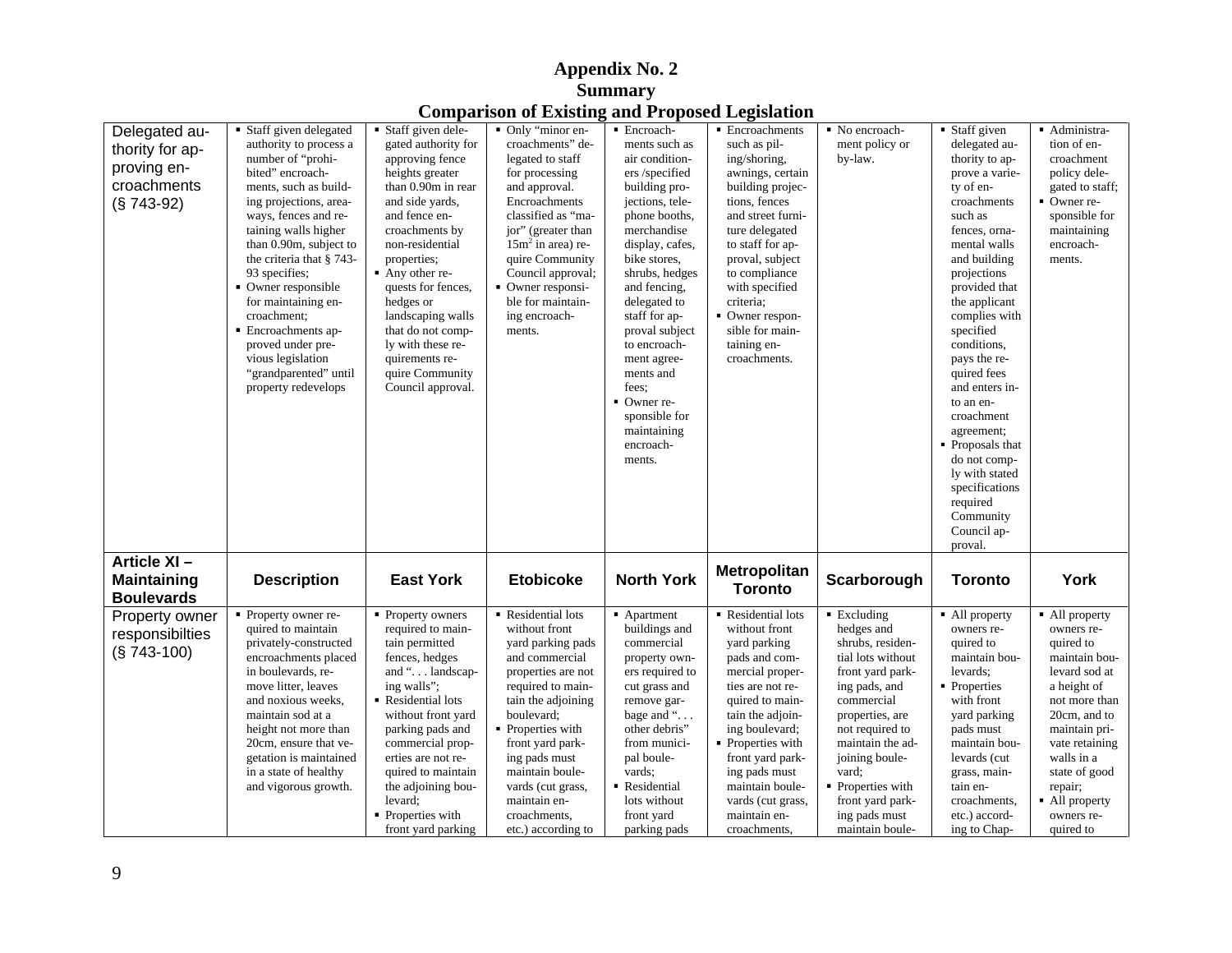|                   |                                              |                    | Comparison of Existing and I reposed Ecgistation |                 |                 |                   |                |                |
|-------------------|----------------------------------------------|--------------------|--------------------------------------------------|-----------------|-----------------|-------------------|----------------|----------------|
|                   |                                              | pads must main-    | Chapter 918 of                                   | are not re-     | etc.) according | vards (cut grass, | ter 918 of To- | maintain pri-  |
|                   |                                              | tain boulevards    | Toronto Munici-                                  | quired to       | to Chapter 918  | maintain en-      | ronto Munic-   | vate drive-    |
|                   |                                              | (cut grass, main-  | pal Code.                                        | maintain the    | of Toronto Mu-  | croachments,      | ipal Code.     | ways, walk-    |
|                   |                                              | tain encroach-     |                                                  | adjoining bou-  | nicipal Code.   | etc.) according   |                | ways, or "     |
|                   |                                              | ments, etc.) ac-   |                                                  | levard;         |                 | to Chapter 918    |                | wall or other  |
|                   |                                              | cording to Chap-   |                                                  | • Properties    |                 | of Toronto Mu-    |                | structure"     |
|                   |                                              | ter 918 of Toronto |                                                  | with front      |                 | nicipal Code.     |                | that are con-  |
|                   |                                              | Municipal Code.    |                                                  | yard parking    |                 |                   |                | structed in a  |
|                   |                                              |                    |                                                  | pads must       |                 |                   |                | street.        |
|                   |                                              |                    |                                                  | maintain bou-   |                 |                   |                | • Properties   |
|                   |                                              |                    |                                                  | levards (cut    |                 |                   |                | with front     |
|                   |                                              |                    |                                                  | grass, main-    |                 |                   |                | yard parking   |
|                   |                                              |                    |                                                  | tain en-        |                 |                   |                | pads must      |
|                   |                                              |                    |                                                  | croachments,    |                 |                   |                | maintain bou-  |
|                   |                                              |                    |                                                  | etc.) according |                 |                   |                | levards (cut   |
|                   |                                              |                    |                                                  | to Chapter 918  |                 |                   |                | grass, main-   |
|                   |                                              |                    |                                                  | of Toronto      |                 |                   |                | tain en-       |
|                   |                                              |                    |                                                  | Municipal       |                 |                   |                | croachments,   |
|                   |                                              |                    |                                                  | Code.           |                 |                   |                | etc.) accord-  |
|                   |                                              |                    |                                                  |                 |                 |                   |                | ing to Chap-   |
|                   |                                              |                    |                                                  |                 |                 |                   |                | ter 918 of To- |
|                   |                                              |                    |                                                  |                 |                 |                   |                | ronto Munic-   |
|                   |                                              |                    |                                                  |                 |                 |                   |                | ipal Code.     |
| Municipal re-     | $\blacksquare$ Property owners not           | • Not stated       | · Municipality re-<br>quired to main-            | • Not stated    | Not stated      | • Not stated      | • Not stated   | • Not stated   |
| sponsibilities (§ | required to maintain<br>medians/traffic isl- |                    |                                                  |                 |                 |                   |                |                |
| $743-100$         |                                              |                    | tain culverts, but                               |                 |                 |                   |                |                |
|                   | ands, side-                                  |                    | private driveways                                |                 |                 |                   |                |                |
|                   | walks/retaining                              |                    | over the culvert                                 |                 |                 |                   |                |                |
|                   | walls/fences/noise                           |                    | must be main-                                    |                 |                 |                   |                |                |
|                   | walls built by the                           |                    | tained at the                                    |                 |                 |                   |                |                |
|                   | City, public transit                         |                    | property owner's                                 |                 |                 |                   |                |                |
|                   | stops/transit shelters,                      |                    | expense.                                         |                 |                 |                   |                |                |
|                   | street                                       |                    | • Municipality re-                               |                 |                 |                   |                |                |
|                   | trees/hedges/shrubs/                         |                    | quired to clean all                              |                 |                 |                   |                |                |
|                   | maintained natural                           |                    | public streets,                                  |                 |                 |                   |                |                |
|                   | gardens planted by                           |                    | lanes, alleys, and                               |                 |                 |                   |                |                |
|                   | the City, boulevard                          |                    | thoroughfares.                                   |                 |                 |                   |                |                |
|                   | damage resulting                             |                    |                                                  |                 |                 |                   |                |                |
|                   | from a motor vehicle<br>crashes, boulevard,  |                    |                                                  |                 |                 |                   |                |                |
|                   | and boulevard areas                          |                    |                                                  |                 |                 |                   |                |                |
|                   |                                              |                    |                                                  |                 |                 |                   |                |                |
|                   | not accessible due to                        |                    |                                                  |                 |                 |                   |                |                |
|                   | grade and other con-                         |                    |                                                  |                 |                 |                   |                |                |
|                   | straints.                                    |                    |                                                  |                 |                 |                   |                |                |
| Authority of the  | General Manager                              | • Not stated       | • Not stated                                     | • Not stated    | • Not stated    | ■ Not stated      | General        | Not stated     |
| General Man-      | may request, by way                          |                    |                                                  |                 |                 |                   | Manager can    |                |
| ager (§ 743-      | of 14 days written no-                       |                    |                                                  |                 |                 |                   | " maintain     |                |
|                   | tice, that the property                      |                    |                                                  |                 |                 |                   | any [pre-      |                |
| 102)              | owner modify or re-                          |                    |                                                  |                 |                 |                   | viously ap-    |                |
|                   | move any encroach-                           |                    |                                                  |                 |                 |                   | proved] ob-    |                |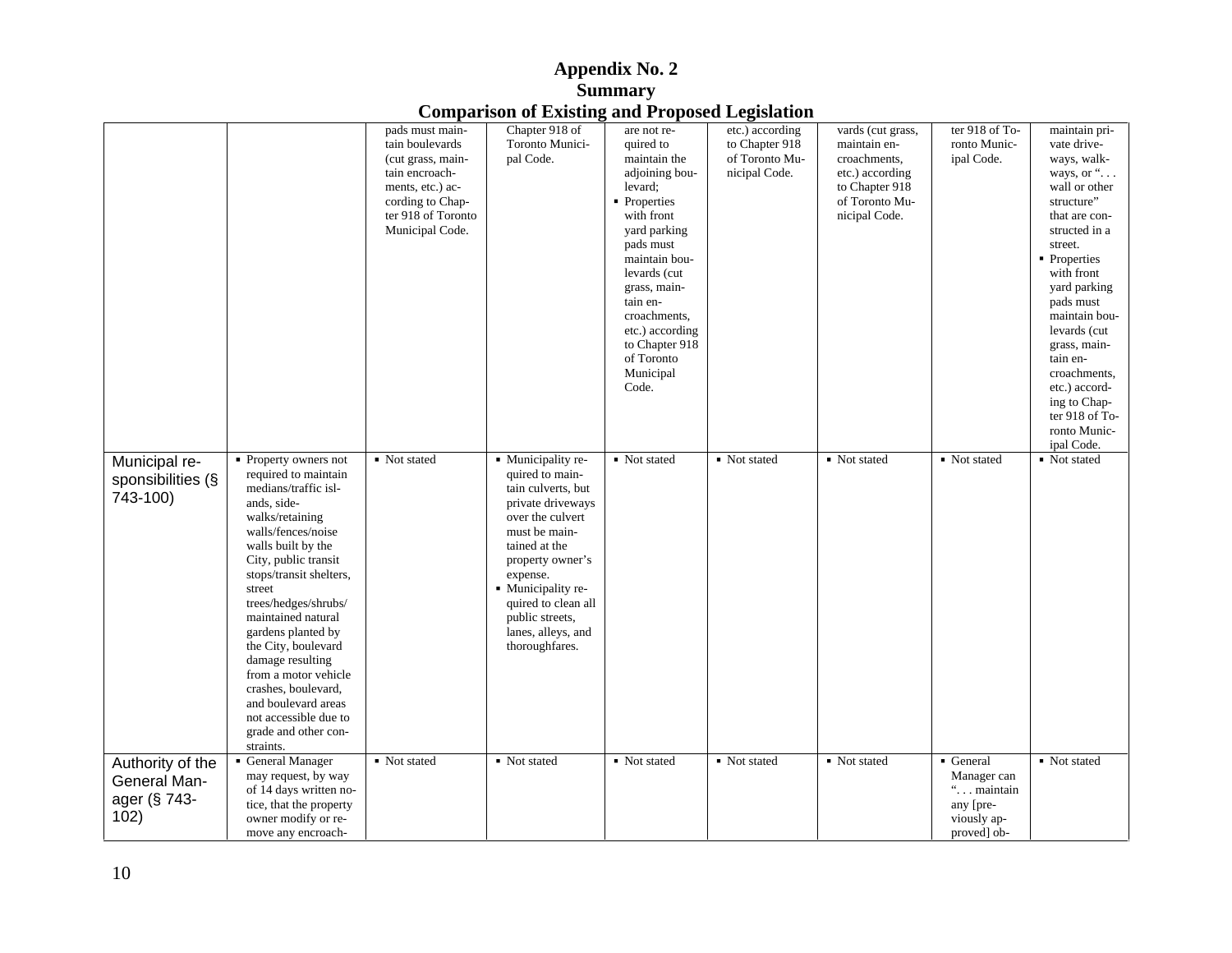| $\Delta$ ppendix No. 2                                 |  |
|--------------------------------------------------------|--|
| Summary                                                |  |
| <b>Comparison of Existing and Proposed Legislation</b> |  |

|                                          | ment, parking area,                                              |                    |                    |                            |                                |                   | ject or instal-           |                            |
|------------------------------------------|------------------------------------------------------------------|--------------------|--------------------|----------------------------|--------------------------------|-------------------|---------------------------|----------------------------|
|                                          | driveway, vegetation                                             |                    |                    |                            |                                |                   | lation" and               |                            |
|                                          | or landscaping si-                                               |                    |                    |                            |                                |                   | the property              |                            |
|                                          | tuated in a boulevard                                            |                    |                    |                            |                                |                   | owner or oc-              |                            |
|                                          | and recover the costs                                            |                    |                    |                            |                                |                   | cupant is re-             |                            |
|                                          | pursuant to Article                                              |                    |                    |                            |                                |                   | sponsible for             |                            |
|                                          | XVIII.                                                           |                    |                    |                            |                                |                   | the costs,                |                            |
|                                          |                                                                  |                    |                    |                            |                                |                   | which may be              |                            |
|                                          |                                                                  |                    |                    |                            |                                |                   | collected in a            |                            |
|                                          |                                                                  |                    |                    |                            |                                |                   | like manner               |                            |
|                                          |                                                                  |                    |                    |                            |                                |                   | as taxes.                 |                            |
| <b>Article XIV -</b><br><b>Sidewalks</b> | <b>Description</b>                                               | <b>East York</b>   | <b>Etobicoke</b>   | <b>North York</b>          | Metropolitan<br><b>Toronto</b> | Scarborough       | <b>Toronto</b>            | York                       |
| Pack animals                             | Prohibits riding, driv-                                          | No specific regu-  | No specific regu-  | $\blacksquare$ No specific | $\blacksquare$ No specific     | • No specific     | • Horses and              | $\blacksquare$ No specific |
| prohibited on                            | ing, leading or back-                                            | lation.            | lation.            | regulation.                | regulation.                    | regulation.       | carriages                 | regulation.                |
|                                          | ing any pack animal                                              |                    |                    |                            |                                |                   | prohibited on             |                            |
| sidewalks (§                             | across, over or along                                            |                    |                    |                            |                                |                   | sidewalks.                |                            |
| 743-150)                                 | any sidewalk.                                                    |                    |                    |                            |                                |                   |                           |                            |
| Clearing side-                           | ■ Property own-                                                  | No specific regu-  | Property own-      | • Property own-            | • No specific                  | No specific leg-  | • Property                | $\blacksquare$ No specific |
| walks and                                | ers/occupants shall                                              | lations.           | ers/occupants re-  | ers required to            | regulations.                   | islation.         | owners re-                | requirements.              |
| walkways (§                              | keep public and pri-                                             |                    | quired to keep si- | keep the ad-               |                                |                   | quired to                 |                            |
|                                          | vate sidewalks sur-                                              |                    | dewalks swept      | joining side-              |                                |                   | keep public               |                            |
| 743-151)                                 | rounding the property                                            |                    | clean and clear of | walk clean                 |                                |                   | sidewalks ad-             |                            |
|                                          | free of litter or any                                            |                    | $\ldots$ obstruc-  | and " free                 |                                |                   | joining the               |                            |
|                                          | other obstruction that                                           |                    | tions."            | from obstruc-              |                                |                   | property free             |                            |
|                                          | interferes with pede-                                            |                    |                    | tion."                     |                                |                   | of litter and             |                            |
|                                          | strian traffic;                                                  |                    |                    |                            |                                |                   | obstructions;             |                            |
|                                          | Commercial, indus-                                               |                    |                    |                            |                                |                   | Municipality              |                            |
|                                          | trial, institutional and                                         |                    |                    |                            |                                |                   | can, after giv-           |                            |
|                                          | multi-unit residential                                           |                    |                    |                            |                                |                   | ing notice,               |                            |
|                                          | apartment buildings                                              |                    |                    |                            |                                |                   | repair any                |                            |
|                                          | must maintain private                                            |                    |                    |                            |                                |                   | private side-             |                            |
|                                          | portion of sidewalk in                                           |                    |                    |                            |                                |                   | walk used by              |                            |
|                                          | state of good repair;                                            |                    |                    |                            |                                |                   | the public                |                            |
|                                          | General Manager has                                              |                    |                    |                            |                                |                   | that is not               |                            |
|                                          | authority to repair                                              |                    |                    |                            |                                |                   | kept in a state           |                            |
|                                          | private sidewalks and                                            |                    |                    |                            |                                |                   | of good re-               |                            |
|                                          | recover costs pur-                                               |                    |                    |                            |                                |                   | pair.                     |                            |
|                                          | suant to Article                                                 |                    |                    |                            |                                |                   |                           |                            |
|                                          | XVIII.                                                           |                    |                    |                            |                                |                   |                           |                            |
|                                          |                                                                  |                    |                    |                            |                                |                   |                           |                            |
| Article XV-                              |                                                                  |                    |                    |                            |                                |                   |                           |                            |
| <b>Constructing</b>                      |                                                                  |                    |                    |                            | Metropolitan                   |                   |                           |                            |
| and Altering                             | <b>Description</b>                                               | <b>East York</b>   | <b>Etobicoke</b>   | <b>North York</b>          |                                | Scarborough       | <b>Toronto</b>            | York                       |
| <b>Walkways and</b>                      |                                                                  |                    |                    |                            | <b>Toronto</b>                 |                   |                           |                            |
|                                          |                                                                  |                    |                    |                            |                                |                   |                           |                            |
| <b>Driveways</b>                         |                                                                  |                    |                    |                            |                                |                   |                           |                            |
| Municipal con-                           | • General Manager can Permit required to <b>F</b> Requirement to |                    |                    | • Permit re-               | • Municipal ap-                | • Permit required | $\blacksquare$ Permit re- | • Municipal                |
| sent required                            | allow the construc-                                              | construct a drive- | submit financial   | quired for in-             | proval required                | before "          | quired to con-            | approval re-               |
|                                          | tion, reconstruction                                             | way.               | securities for     | stalling cul-              | to construct pe-               | commencing the    | struct ". a               | quired for                 |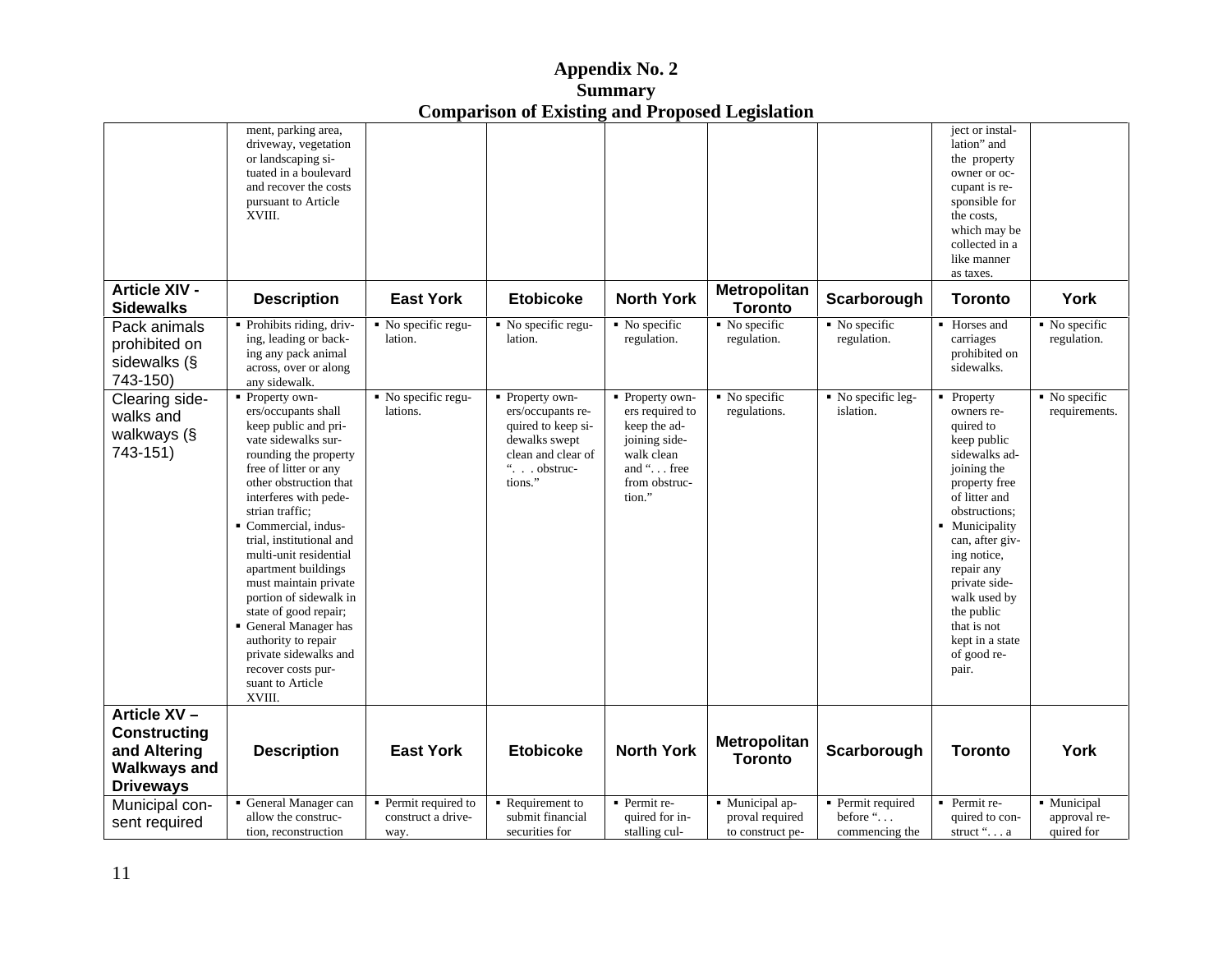|                 |                                              |                                     | Comparison or Existing and Froposcu Ecgistation |                   |                  |                                    |                 |                                |
|-----------------|----------------------------------------------|-------------------------------------|-------------------------------------------------|-------------------|------------------|------------------------------------|-----------------|--------------------------------|
| to construct or | (including repaving)                         |                                     | construction of                                 | verts;            | destrian access  | construction or                    | walk or         | any new "ve-                   |
| alter walkways  | or altering of drive-                        |                                     | new driveways.                                  | Permit re-        | or vehicle dri-  | repair or any                      | roadway"        | hicle access                   |
| and driveways   | ways and walkways;                           |                                     | Monies can be                                   | quired to con-    | veway, subject   | work, on or un-                    | crossing the    | ramp," sub-                    |
| $(S$ 743-160)   | Permit is required to                        |                                     | used by the mu-                                 | struct or re-     | to payment of    | der any high-                      | adjoining       | ject to pay-<br>ment of ap-    |
|                 | construct, reconstruct                       |                                     | nicipality to re-                               | construct any     | applicable fees  | way";                              | boulevard.      | plicable fee                   |
|                 | (including repaving)                         |                                     | pair driveways                                  | vehicle or pe-    | and construc-    | • Application                      |                 | for cutting or                 |
|                 | or alter a walkway or                        |                                     | not constructed to                              | destrian          | tion to munici-  | must be made at<br>least 24 hr be- |                 | pouring new                    |
|                 | driveway, and require<br>payment of fees and |                                     | municipal stan-<br>dards.                       | access.           | pal standards.   | fore starting                      |                 |                                |
|                 | financial securities to                      |                                     | No ability to re-                               |                   |                  | work;                              |                 |                                |
|                 | ensure compliance;                           |                                     | cover costs that                                |                   |                  | • Must provide                     |                 |                                |
|                 | Driveways only ap-                           |                                     | exceed the finan-                               |                   |                  | traffic control to                 |                 |                                |
|                 | proved for the pur-                          |                                     | cial security.                                  |                   |                  | the satisfaction                   |                 |                                |
|                 | pose of providing                            |                                     |                                                 |                   |                  | of the municipal-                  |                 |                                |
|                 | access to a legal park-                      |                                     |                                                 |                   |                  | ity.                               |                 |                                |
|                 | ing stall or parking                         |                                     |                                                 |                   |                  |                                    |                 |                                |
|                 | area;                                        |                                     |                                                 |                   |                  |                                    |                 |                                |
|                 | Redundant driveways                          |                                     |                                                 |                   |                  |                                    |                 |                                |
|                 | must be removed and                          |                                     |                                                 |                   |                  |                                    |                 |                                |
|                 | the boulevard res-                           |                                     |                                                 |                   |                  |                                    |                 |                                |
|                 | tored;                                       |                                     |                                                 |                   |                  |                                    |                 |                                |
|                 | - If driveway not con-                       |                                     |                                                 |                   |                  |                                    |                 |                                |
|                 | structed according to                        |                                     |                                                 |                   |                  |                                    |                 |                                |
|                 | the General Manag-                           |                                     |                                                 |                   |                  |                                    |                 |                                |
|                 | er's requirements,                           |                                     |                                                 |                   |                  |                                    |                 |                                |
|                 | then the City may                            |                                     |                                                 |                   |                  |                                    |                 |                                |
|                 | perform the work and                         |                                     |                                                 |                   |                  |                                    |                 |                                |
|                 | collect the costs pur-                       |                                     |                                                 |                   |                  |                                    |                 |                                |
|                 | suant to Article                             |                                     |                                                 |                   |                  |                                    |                 |                                |
|                 | XVIII.                                       |                                     |                                                 |                   |                  |                                    |                 |                                |
| Approving       | All vehicle access                           | No legislation re-                  | No legislated re-                               | No legislated re- | • No legislated  | No legislated re-                  | • No legislated | $\blacksquare$ Specific re-    |
| walkways and    | driveways to satisfy                         | quirements re-                      | quirements re-                                  | quirements re-    | requirements     | quirements re-                     | requirements    |                                |
| driveways (§    | the General Manag-                           | garding the design                  | garding the de-                                 | garding the de-   | regarding the    | garding the de-                    | regarding the   |                                |
| 743-161)        | er's stopping and                            | and location of                     | sign and location                               | sign and location | design and loca- | sign and location                  | design and      |                                |
|                 | turning sight distance                       | driveways or                        | of driveways or                                 | of driveways or   | tion of drive-   | of driveways or                    | location of     |                                |
|                 | requirements, and                            | walkways other<br>than the driveway | walkways.                                       | walkways.         | ways or walk-    | walkways.                          | driveways       |                                |
|                 | must minimize im-                            |                                     |                                                 |                   | ways.            |                                    | and walk-       |                                |
|                 | pact on pedestrian<br>and vehicle traffic;   | must not " con-<br>fine, impede or  |                                                 |                   |                  |                                    | ways.           |                                |
|                 | • Depressed driveways                        | inconvenience                       |                                                 |                   |                  |                                    |                 | Vehicle<br>access ramps        |
|                 | within boulevards                            | traffic on the                      |                                                 |                   |                  |                                    |                 | to unautho-                    |
|                 | prohibited;                                  | street."                            |                                                 |                   |                  |                                    |                 |                                |
|                 | • Prohibits loading                          |                                     |                                                 |                   |                  |                                    |                 |                                |
|                 | docks on arterial                            |                                     |                                                 |                   |                  |                                    |                 |                                |
|                 | streets that require                         |                                     |                                                 |                   |                  |                                    |                 |                                |
|                 | heavy trucks to back                         |                                     |                                                 |                   |                  |                                    |                 |                                |
|                 | in or out from the ad-                       |                                     |                                                 |                   |                  |                                    |                 |                                |
|                 | joining road;                                |                                     |                                                 |                   |                  |                                    |                 |                                |
|                 | • Prohibits driveways                        |                                     |                                                 |                   |                  |                                    |                 | tion distances                 |
|                 | within the corner ra-                        |                                     |                                                 |                   |                  |                                    |                 | specified for<br>curb ramping: |
|                 |                                              |                                     |                                                 |                   |                  |                                    |                 |                                |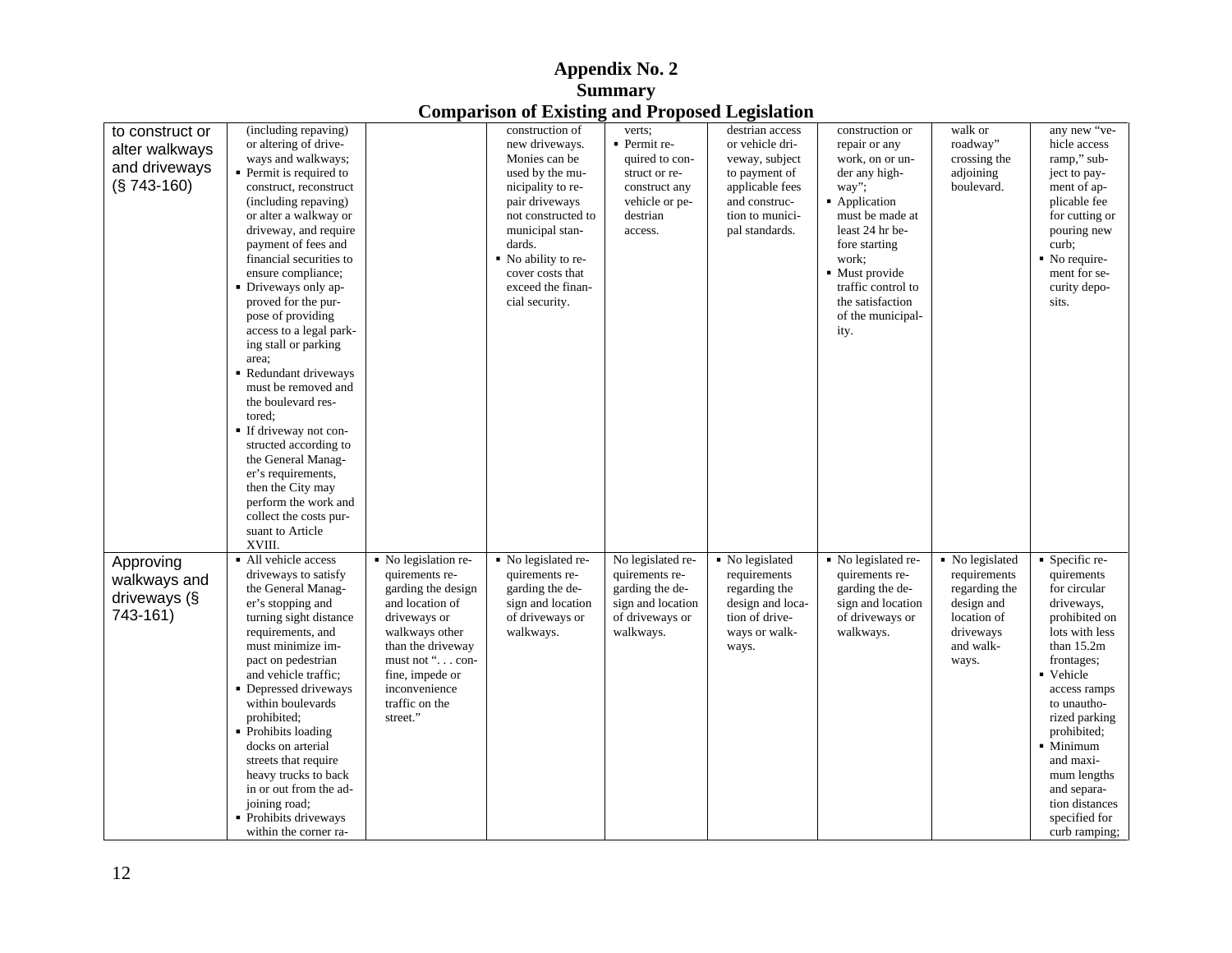| Appendix No. 2                                         |  |
|--------------------------------------------------------|--|
| Summary                                                |  |
| <b>Comparison of Existing and Proposed Legislation</b> |  |

|                     | dii or two intersecting                     |                     |                                   |                              |                                 |                                                                           |                | $\blacksquare$ Curb ramping |
|---------------------|---------------------------------------------|---------------------|-----------------------------------|------------------------------|---------------------------------|---------------------------------------------------------------------------|----------------|-----------------------------|
|                     | streets:                                    |                     |                                   |                              |                                 |                                                                           |                | prohibited                  |
|                     | • Prohibits driveways                       |                     |                                   |                              |                                 |                                                                           |                | within the                  |
|                     | extending into the                          |                     |                                   |                              |                                 |                                                                           |                | corner radius               |
|                     | neighbor's projected                        |                     |                                   |                              |                                 |                                                                           |                | of intersect-               |
|                     | property limits;                            |                     |                                   |                              |                                 |                                                                           |                | ing streets;                |
|                     | • Prohibits tree removal                    |                     |                                   |                              |                                 |                                                                           |                | • Depressed                 |
|                     | to accommodate a                            |                     |                                   |                              |                                 |                                                                           |                | driveways                   |
|                     | driveway, must ob-                          |                     |                                   |                              |                                 |                                                                           |                | permitted but               |
|                     | tain Parks Div clear-                       |                     |                                   |                              |                                 |                                                                           |                | starting at a               |
|                     | ance                                        |                     |                                   |                              |                                 |                                                                           |                | point 0.15m                 |
|                     | • Prohibits driveway                        |                     |                                   |                              |                                 |                                                                           |                | from the back               |
|                     | access to controlled                        |                     |                                   |                              |                                 |                                                                           |                | edge of side-               |
|                     | access streets;                             |                     |                                   |                              |                                 |                                                                           |                | walk with the               |
|                     | <b>Existing driveways</b>                   |                     |                                   |                              |                                 |                                                                           |                | grade limited               |
|                     | "grandparented" until                       |                     |                                   |                              |                                 |                                                                           |                | to $11\%$ or                |
|                     | the property redeve-                        |                     |                                   |                              |                                 |                                                                           |                | $0.45m$ below               |
|                     | lops.                                       |                     |                                   |                              |                                 |                                                                           |                | the elevation               |
|                     |                                             |                     |                                   |                              |                                 |                                                                           |                | of the adjoin-              |
|                     |                                             |                     |                                   |                              |                                 |                                                                           |                | ing road curb.              |
| Article XVIII -     |                                             |                     |                                   |                              |                                 |                                                                           |                |                             |
| <b>Municipal</b>    |                                             |                     |                                   |                              | Metropolitan                    |                                                                           |                |                             |
|                     | <b>Description</b>                          | <b>East York</b>    | <b>Etobicoke</b>                  | <b>North York</b>            |                                 | Scarborough                                                               | <b>Toronto</b> | York                        |
| <b>Remedial Ac-</b> |                                             |                     |                                   |                              | <b>Toronto</b>                  |                                                                           |                |                             |
| tion                |                                             |                     |                                   |                              |                                 |                                                                           |                |                             |
| Impounding          | • General Manager can, • No specific legis- |                     | $\blacksquare$ No specific legis- | $\blacksquare$ No specific   | $\blacksquare$ No specific leg- | $\blacksquare$ No specific leg- $\blacksquare$ $\blacksquare$ No specific |                | • Municipality              |
|                     | without notice, re-                         | lation.             | lation.                           | legislation                  | islation.                       | islation.                                                                 | legislation.   | may, without                |
| objects and         | move or seize any '                         |                     |                                   |                              |                                 |                                                                           |                | notice, cor-                |
| vehicles on         | object, article, vehicle                    |                     |                                   |                              |                                 |                                                                           |                | rect any "ha-               |
| streets (§ 743-     | or thing" that is                           |                     |                                   |                              |                                 |                                                                           |                | zardous con-                |
| 170)                | placed in a street con-                     |                     |                                   |                              |                                 |                                                                           |                | dition" at the              |
|                     | trary to Chapter 743.                       |                     |                                   |                              |                                 |                                                                           |                | expense of                  |
|                     |                                             |                     |                                   |                              |                                 |                                                                           |                | the person re-              |
|                     |                                             |                     |                                   |                              |                                 |                                                                           |                | sponsible for               |
|                     |                                             |                     |                                   |                              |                                 |                                                                           |                | causing the                 |
|                     |                                             |                     |                                   |                              |                                 |                                                                           |                | hazard.                     |
|                     | ■ Within the exception                      | No specific legis-  | No specific re-                   | Notice re-                   | No specific leg-                | • Only formal no-                                                         | Requirement    | $\blacksquare$ No specific  |
| Notification        |                                             | lation other a re-  |                                   |                              | islation.                       |                                                                           |                |                             |
| and cost re-        | of emergencies where                        |                     | quirements for                    | quired to re-                |                                 | tice requirement                                                          | for notice to  | requirements.               |
| covery (§ 743-      | no notice is required,                      | quirement to pro-   | notification and                  | move $\cdot \cdot \cdot$ ob- |                                 | is to advise                                                              | be given, al-  |                             |
| 171)                | and unless a different                      | vide 30 days writ-  | cost recovery, bu                 | structions";                 |                                 | property own-                                                             | though a time  |                             |
|                     | notice period is speci-                     | ten notice to re-   | encroachment                      | Municipality                 |                                 | ers/occupants                                                             | period is not  |                             |
|                     | fied, the General                           | voke commercial     | policy requires                   | can recover                  |                                 | that they must                                                            | uniformly      |                             |
|                     | Manager must pro-                           | boulevard parking   | minimum of 14                     | removal costs                |                                 | remove hedges                                                             | specified;     |                             |
|                     | vide at least 14 days                       | licenses, and a re- | days written no-                  | in a like man-               |                                 | and shrubs ".                                                             | Removal and    |                             |
|                     | written notice to a                         | quirement to pro-   | tice to remove an                 | ner as taxes;                |                                 | at his own ex-                                                            | cost recovery  |                             |
|                     | person requesting                           | vide notice to re-  | encroachment.                     | No minimum                   |                                 | pense upon ten                                                            | also depends   |                             |
|                     | compliance with the                         | move an awning.     |                                   | notice period.               |                                 | (10) days notice'                                                         | on the permit- |                             |
|                     | provisions of Chapter                       |                     |                                   |                              |                                 | by the munici-                                                            | ted activity   |                             |
|                     |                                             |                     |                                   |                              |                                 |                                                                           |                |                             |
|                     | 743:                                        |                     |                                   |                              |                                 | pality, or with-                                                          | and is not un- |                             |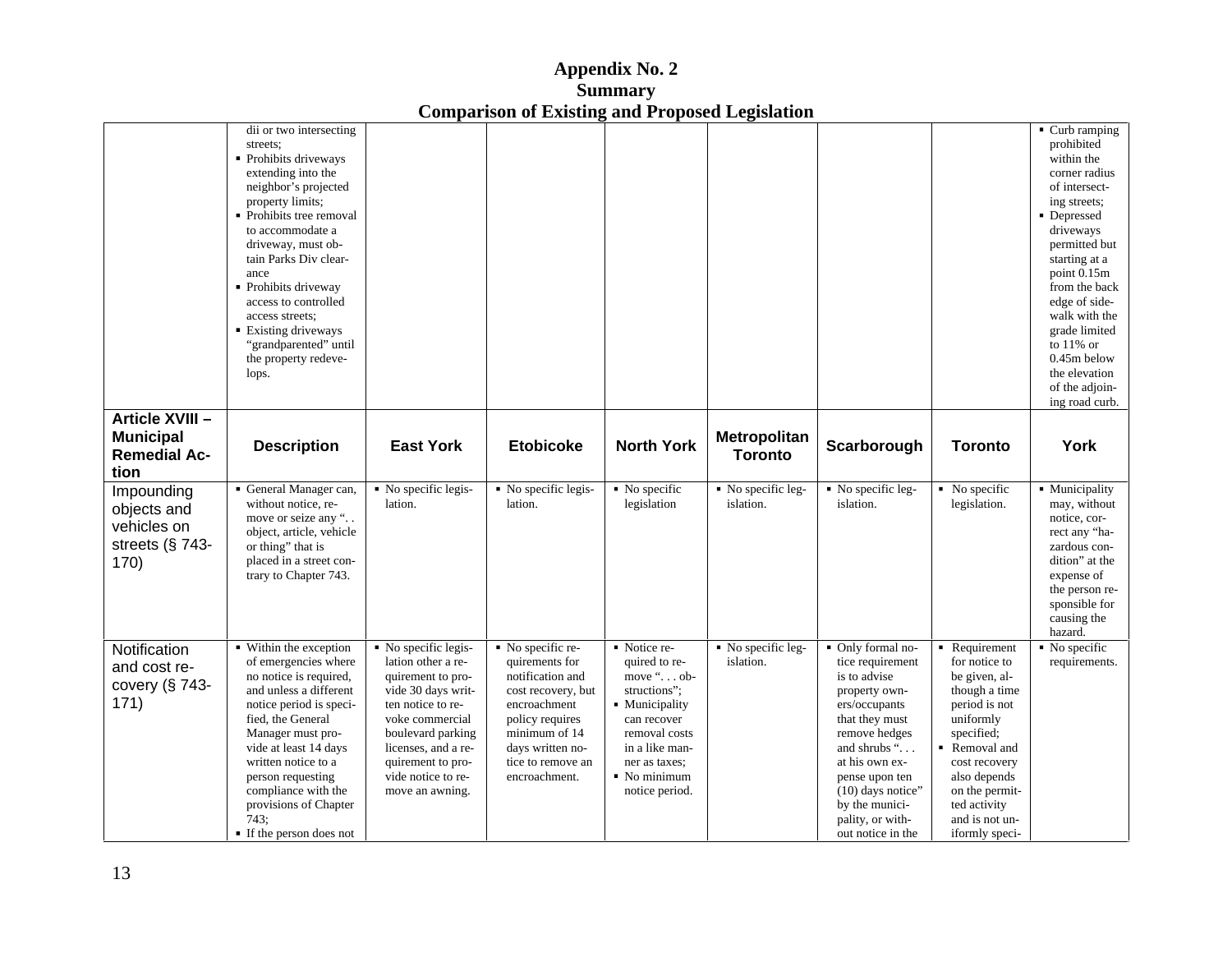| $\sim$ $\sim$ $\sim$<br>Appendix No. 2          |  |  |  |
|-------------------------------------------------|--|--|--|
| <b>Summary</b>                                  |  |  |  |
| Comparison of Existing and Proposed Legislation |  |  |  |

|                                        |                                                  |                                | <b>Comparison of Existing and Proposed Legislation</b> |                            |                                |                                               |                |                                            |
|----------------------------------------|--------------------------------------------------|--------------------------------|--------------------------------------------------------|----------------------------|--------------------------------|-----------------------------------------------|----------------|--------------------------------------------|
|                                        | comply with the Gen-                             |                                |                                                        |                            |                                | event of an                                   | fied;          |                                            |
|                                        | eral Manager's no-                               |                                |                                                        |                            |                                | emergency;                                    |                |                                            |
|                                        | tice, the City may do                            |                                |                                                        |                            |                                | Costs for remov-                              |                |                                            |
|                                        | the work and recover                             |                                |                                                        |                            |                                | ing the hedge or                              |                |                                            |
|                                        | its costs in a like                              |                                |                                                        |                            |                                | shrub can be re-                              |                |                                            |
|                                        | manner as taxes.                                 |                                |                                                        |                            |                                | covered in a like                             |                |                                            |
|                                        |                                                  |                                |                                                        |                            |                                | manner as taxes.                              |                |                                            |
| Disposing of                           | General Manager re-                              | No specific legis-             | No specific legis-                                     | $\blacksquare$ No specific |                                | No specific leg- No specific leg- No specific |                | $\blacksquare$ No specific<br>legislation. |
| seized articles                        | quired to hold all                               | lation.                        | lation.                                                | legislation.               | islation.                      | islation.                                     | legislation.   |                                            |
| (§ 743-172)                            | seized articles for at                           |                                |                                                        |                            |                                |                                               |                |                                            |
|                                        | least 60 days;                                   |                                |                                                        |                            |                                |                                               |                |                                            |
|                                        | • The General Manager                            |                                |                                                        |                            |                                |                                               |                |                                            |
|                                        | can dispose of seized                            |                                |                                                        |                            |                                |                                               |                |                                            |
|                                        | articles after 60 days;                          |                                |                                                        |                            |                                |                                               |                |                                            |
|                                        | • Owner of any seized<br>article responsible for |                                |                                                        |                            |                                |                                               |                |                                            |
|                                        | the City's collection                            |                                |                                                        |                            |                                |                                               |                |                                            |
|                                        | and storage costs.                               |                                |                                                        |                            |                                |                                               |                |                                            |
| Powers and                             | General Manager                                  | No specific legis-             | No specific legis-                                     | No specific                |                                | No specific leg- No specific leg-             | • Municipality | $\blacksquare$ No specific                 |
|                                        | given authority to en-                           | lation.                        | lation.                                                | legislation.               | islation.                      | islation.                                     | authorized to  | legislation.                               |
| Authority of the                       | ter on private proper-                           |                                |                                                        |                            |                                |                                               | enter private  |                                            |
| General Man-                           | ty, excluding a dwel-                            |                                |                                                        |                            |                                |                                               | lands to in-   |                                            |
| ager (§ 743-                           | ling house, at any                               |                                |                                                        |                            |                                |                                               | spect signs,   |                                            |
| 173)                                   | reasonable time to                               |                                |                                                        |                            |                                |                                               | lamps, cano-   |                                            |
|                                        | conduct inspections                              |                                |                                                        |                            |                                |                                               | pies, mar-     |                                            |
|                                        | or repairs.                                      |                                |                                                        |                            |                                |                                               | quees and fire |                                            |
|                                        |                                                  |                                |                                                        |                            |                                |                                               | escapes for    |                                            |
|                                        |                                                  |                                |                                                        |                            |                                |                                               | inspection     |                                            |
|                                        |                                                  |                                |                                                        |                            |                                |                                               | purposes, but  |                                            |
|                                        |                                                  |                                |                                                        |                            |                                |                                               | can only re-   |                                            |
|                                        |                                                  |                                |                                                        |                            |                                |                                               | move these     |                                            |
|                                        |                                                  |                                |                                                        |                            |                                |                                               | items from     |                                            |
|                                        |                                                  |                                |                                                        |                            |                                |                                               | private prop-  |                                            |
|                                        |                                                  |                                |                                                        |                            |                                |                                               | erty with      |                                            |
|                                        |                                                  |                                |                                                        |                            |                                |                                               | Community      |                                            |
|                                        |                                                  |                                |                                                        |                            |                                |                                               | Council ap-    |                                            |
|                                        |                                                  |                                |                                                        |                            |                                |                                               | proval.        |                                            |
| <b>Article XIX -</b><br><b>Appeals</b> | <b>Description</b>                               | <b>East York</b>               | <b>Etobicoke</b>                                       | <b>North York</b>          | Metropolitan<br><b>Toronto</b> | Scarborough                                   | <b>Toronto</b> | York                                       |
| Appeal                                 | Anyone refused a                                 | $\sqrt{\phantom{a}}$ No appeal | No appeal                                              | No appeal                  | No appeal                      | No appeal                                     | Appeal         | No appeal                                  |
| process (§                             | permit or permissions                            | process.                       | process.                                               | process.                   | process.                       | process.                                      | process for    | process.                                   |
|                                        | may appeal the Gen-                              |                                |                                                        |                            |                                |                                               | refusing ap-   |                                            |
| 743-250)                               | eral Manager's deci-                             |                                |                                                        |                            |                                |                                               | plications for |                                            |
|                                        | sion to Standing Ctte                            |                                |                                                        |                            |                                |                                               | pole and wire  |                                            |
|                                        | or Community Coun-                               |                                |                                                        |                            |                                |                                               | (utility) in-  |                                            |
|                                        | cil;                                             |                                |                                                        |                            |                                |                                               | stallations,   |                                            |
|                                        | Non-refundable ad-                               |                                |                                                        |                            |                                |                                               | temporary      |                                            |
|                                        | ministration fee of                              |                                |                                                        |                            |                                |                                               | street clos-   |                                            |
|                                        | \$650.00 (similar to                             |                                |                                                        |                            |                                |                                               | ings,          |                                            |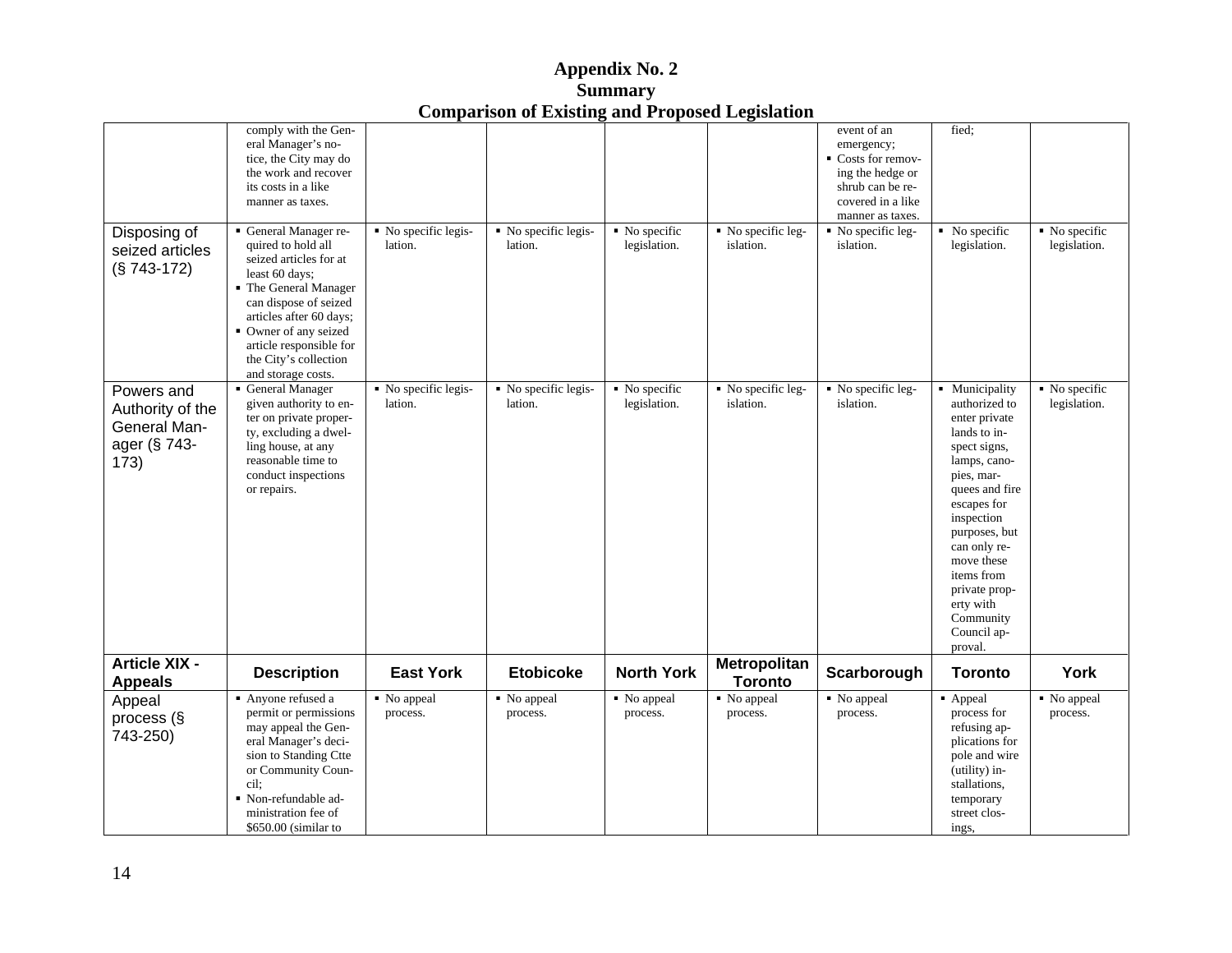| <b>Appendix No. <math>\angle</math></b>                                                          |  |
|--------------------------------------------------------------------------------------------------|--|
| <b>Summary</b>                                                                                   |  |
| $\mathbf{r}$<br>$\mathbf{v}$<br>$\sim$<br><b>Comparison of Existing and Proposed Legislation</b> |  |

| appeal fee for front<br>fences/ornam<br>yard parking applica-<br>ental walls,<br>tions);<br>encroach-<br>• Admin fee adjusted<br>ments, ban-<br>annually to reflect<br>ners and<br>changes in cost of liv-<br>commercial<br>boulevard<br>ing<br>parking;<br>No appeal<br><b>Article XX -</b><br>Metropolitan<br><b>East York</b><br><b>North York</b><br>York<br><b>Description</b><br><b>Etobicoke</b><br>Scarborough<br><b>Toronto</b><br><b>Toronto</b><br>Fees<br>• Permit fees<br>Fees for en-<br>■ Excluding permitted<br>• Permit fees har-<br>Permit fees har-<br>• Permit fees har-<br>• Permit fees<br>• Permit fees<br>• Permit fees<br>monised in Toron-<br>monised in To-<br>monised in To-<br>harmonised in<br>harmonised in<br>harmonised<br>harmonised<br>encroachments, any-<br>croachments,<br>to Municipal<br>Toronto Mu-<br>in Toronto<br>ronto Municipal<br>Toronto Munic-<br>ronto Municipal<br>in Toronto<br>one requesting per-<br>work in a street<br>ipal Code Chap-<br>Municipal<br>Municipal<br>Code Chapter<br>Code Chapter<br>mission for en-<br>nicipal Code<br>Code Chapter<br>and temporary<br>441, Fees and<br>Chapter 441,<br>ter 441, Fees<br>Code Chapter<br>Code Chapter<br>441, Fees and<br>croachments, street<br>441, Fees and<br>441, Fees and<br>and Charges.<br>441, Fees and<br>Charges.<br>Charges.<br>street occupa<br>work or temporary<br>Fees and<br>Charges.<br>Charges.<br>Charges.<br>street occupations re-<br>Charges.<br>tions ( $§$ 743-<br>quired to pay the fees<br>251)<br>specified by Chapter<br>441, Fees and<br>Charges;<br>Revenues from fees<br>applied to the cost of<br>maintaining the<br>City's public high-<br>ways.<br>Fees for prop-<br>$\blacksquare$ No require-<br>Requirement No require-<br>No requirements. No requirements. No require-<br>$\blacksquare$ No require-<br>• Anyone requesting<br>ments.<br>ments.<br>information on the<br>ments.<br>ments.<br>for a non-<br>erty informa<br>refundable<br>status of a property,<br>tion requests<br>property in-<br>development agree-<br>$(S 743-252)$<br>ment compliance re-<br>formation fee<br>quired to pay a non-<br>refundable property<br>information fees as<br>described in Chapter<br>441.<br>Twenty-nine standard   No specific legis-<br>Permit Stan-<br>$\blacksquare$ No specific legis- $\blacksquare$ No specific<br>No specific leg- No specific leg- No specific<br>Nine standard<br>conditions<br>conditions apply to<br>lation.<br>legislation.<br>islation.<br>islation.<br>lation.<br>legislation.<br>dard Terms<br>all permits regardless<br>that apply to<br>and Conditions<br>of whether these con-<br>all permits<br>(Schedule A)<br>ditions are stated on<br>for street<br>work;<br>the permit;<br>Conditions<br>Conditions include<br>include pro-<br>keeping the work area<br>safe for vehicle and<br>viding appro-<br>pedestrian traffic, res-<br>priate traffic<br>control and<br>toring the street in a |  | Comparison of Embers and Proposed Explanation |  |  |  |
|--------------------------------------------------------------------------------------------------------------------------------------------------------------------------------------------------------------------------------------------------------------------------------------------------------------------------------------------------------------------------------------------------------------------------------------------------------------------------------------------------------------------------------------------------------------------------------------------------------------------------------------------------------------------------------------------------------------------------------------------------------------------------------------------------------------------------------------------------------------------------------------------------------------------------------------------------------------------------------------------------------------------------------------------------------------------------------------------------------------------------------------------------------------------------------------------------------------------------------------------------------------------------------------------------------------------------------------------------------------------------------------------------------------------------------------------------------------------------------------------------------------------------------------------------------------------------------------------------------------------------------------------------------------------------------------------------------------------------------------------------------------------------------------------------------------------------------------------------------------------------------------------------------------------------------------------------------------------------------------------------------------------------------------------------------------------------------------------------------------------------------------------------------------------------------------------------------------------------------------------------------------------------------------------------------------------------------------------------------------------------------------------------------------------------------------------------------------------------------------------------------------------------------------------------------------------------------------------------------------------------------------------------------------------------------------------------------------------------------------------------------------------------------------------------------------------------------------------------------------------------------------------------------------------------------------------------------------------------|--|-----------------------------------------------|--|--|--|
|                                                                                                                                                                                                                                                                                                                                                                                                                                                                                                                                                                                                                                                                                                                                                                                                                                                                                                                                                                                                                                                                                                                                                                                                                                                                                                                                                                                                                                                                                                                                                                                                                                                                                                                                                                                                                                                                                                                                                                                                                                                                                                                                                                                                                                                                                                                                                                                                                                                                                                                                                                                                                                                                                                                                                                                                                                                                                                                                                                          |  |                                               |  |  |  |
|                                                                                                                                                                                                                                                                                                                                                                                                                                                                                                                                                                                                                                                                                                                                                                                                                                                                                                                                                                                                                                                                                                                                                                                                                                                                                                                                                                                                                                                                                                                                                                                                                                                                                                                                                                                                                                                                                                                                                                                                                                                                                                                                                                                                                                                                                                                                                                                                                                                                                                                                                                                                                                                                                                                                                                                                                                                                                                                                                                          |  |                                               |  |  |  |
|                                                                                                                                                                                                                                                                                                                                                                                                                                                                                                                                                                                                                                                                                                                                                                                                                                                                                                                                                                                                                                                                                                                                                                                                                                                                                                                                                                                                                                                                                                                                                                                                                                                                                                                                                                                                                                                                                                                                                                                                                                                                                                                                                                                                                                                                                                                                                                                                                                                                                                                                                                                                                                                                                                                                                                                                                                                                                                                                                                          |  |                                               |  |  |  |
|                                                                                                                                                                                                                                                                                                                                                                                                                                                                                                                                                                                                                                                                                                                                                                                                                                                                                                                                                                                                                                                                                                                                                                                                                                                                                                                                                                                                                                                                                                                                                                                                                                                                                                                                                                                                                                                                                                                                                                                                                                                                                                                                                                                                                                                                                                                                                                                                                                                                                                                                                                                                                                                                                                                                                                                                                                                                                                                                                                          |  |                                               |  |  |  |
|                                                                                                                                                                                                                                                                                                                                                                                                                                                                                                                                                                                                                                                                                                                                                                                                                                                                                                                                                                                                                                                                                                                                                                                                                                                                                                                                                                                                                                                                                                                                                                                                                                                                                                                                                                                                                                                                                                                                                                                                                                                                                                                                                                                                                                                                                                                                                                                                                                                                                                                                                                                                                                                                                                                                                                                                                                                                                                                                                                          |  |                                               |  |  |  |
|                                                                                                                                                                                                                                                                                                                                                                                                                                                                                                                                                                                                                                                                                                                                                                                                                                                                                                                                                                                                                                                                                                                                                                                                                                                                                                                                                                                                                                                                                                                                                                                                                                                                                                                                                                                                                                                                                                                                                                                                                                                                                                                                                                                                                                                                                                                                                                                                                                                                                                                                                                                                                                                                                                                                                                                                                                                                                                                                                                          |  |                                               |  |  |  |
|                                                                                                                                                                                                                                                                                                                                                                                                                                                                                                                                                                                                                                                                                                                                                                                                                                                                                                                                                                                                                                                                                                                                                                                                                                                                                                                                                                                                                                                                                                                                                                                                                                                                                                                                                                                                                                                                                                                                                                                                                                                                                                                                                                                                                                                                                                                                                                                                                                                                                                                                                                                                                                                                                                                                                                                                                                                                                                                                                                          |  |                                               |  |  |  |
|                                                                                                                                                                                                                                                                                                                                                                                                                                                                                                                                                                                                                                                                                                                                                                                                                                                                                                                                                                                                                                                                                                                                                                                                                                                                                                                                                                                                                                                                                                                                                                                                                                                                                                                                                                                                                                                                                                                                                                                                                                                                                                                                                                                                                                                                                                                                                                                                                                                                                                                                                                                                                                                                                                                                                                                                                                                                                                                                                                          |  |                                               |  |  |  |
|                                                                                                                                                                                                                                                                                                                                                                                                                                                                                                                                                                                                                                                                                                                                                                                                                                                                                                                                                                                                                                                                                                                                                                                                                                                                                                                                                                                                                                                                                                                                                                                                                                                                                                                                                                                                                                                                                                                                                                                                                                                                                                                                                                                                                                                                                                                                                                                                                                                                                                                                                                                                                                                                                                                                                                                                                                                                                                                                                                          |  |                                               |  |  |  |
|                                                                                                                                                                                                                                                                                                                                                                                                                                                                                                                                                                                                                                                                                                                                                                                                                                                                                                                                                                                                                                                                                                                                                                                                                                                                                                                                                                                                                                                                                                                                                                                                                                                                                                                                                                                                                                                                                                                                                                                                                                                                                                                                                                                                                                                                                                                                                                                                                                                                                                                                                                                                                                                                                                                                                                                                                                                                                                                                                                          |  |                                               |  |  |  |
|                                                                                                                                                                                                                                                                                                                                                                                                                                                                                                                                                                                                                                                                                                                                                                                                                                                                                                                                                                                                                                                                                                                                                                                                                                                                                                                                                                                                                                                                                                                                                                                                                                                                                                                                                                                                                                                                                                                                                                                                                                                                                                                                                                                                                                                                                                                                                                                                                                                                                                                                                                                                                                                                                                                                                                                                                                                                                                                                                                          |  |                                               |  |  |  |
|                                                                                                                                                                                                                                                                                                                                                                                                                                                                                                                                                                                                                                                                                                                                                                                                                                                                                                                                                                                                                                                                                                                                                                                                                                                                                                                                                                                                                                                                                                                                                                                                                                                                                                                                                                                                                                                                                                                                                                                                                                                                                                                                                                                                                                                                                                                                                                                                                                                                                                                                                                                                                                                                                                                                                                                                                                                                                                                                                                          |  |                                               |  |  |  |
|                                                                                                                                                                                                                                                                                                                                                                                                                                                                                                                                                                                                                                                                                                                                                                                                                                                                                                                                                                                                                                                                                                                                                                                                                                                                                                                                                                                                                                                                                                                                                                                                                                                                                                                                                                                                                                                                                                                                                                                                                                                                                                                                                                                                                                                                                                                                                                                                                                                                                                                                                                                                                                                                                                                                                                                                                                                                                                                                                                          |  |                                               |  |  |  |
|                                                                                                                                                                                                                                                                                                                                                                                                                                                                                                                                                                                                                                                                                                                                                                                                                                                                                                                                                                                                                                                                                                                                                                                                                                                                                                                                                                                                                                                                                                                                                                                                                                                                                                                                                                                                                                                                                                                                                                                                                                                                                                                                                                                                                                                                                                                                                                                                                                                                                                                                                                                                                                                                                                                                                                                                                                                                                                                                                                          |  |                                               |  |  |  |
|                                                                                                                                                                                                                                                                                                                                                                                                                                                                                                                                                                                                                                                                                                                                                                                                                                                                                                                                                                                                                                                                                                                                                                                                                                                                                                                                                                                                                                                                                                                                                                                                                                                                                                                                                                                                                                                                                                                                                                                                                                                                                                                                                                                                                                                                                                                                                                                                                                                                                                                                                                                                                                                                                                                                                                                                                                                                                                                                                                          |  |                                               |  |  |  |
|                                                                                                                                                                                                                                                                                                                                                                                                                                                                                                                                                                                                                                                                                                                                                                                                                                                                                                                                                                                                                                                                                                                                                                                                                                                                                                                                                                                                                                                                                                                                                                                                                                                                                                                                                                                                                                                                                                                                                                                                                                                                                                                                                                                                                                                                                                                                                                                                                                                                                                                                                                                                                                                                                                                                                                                                                                                                                                                                                                          |  |                                               |  |  |  |
|                                                                                                                                                                                                                                                                                                                                                                                                                                                                                                                                                                                                                                                                                                                                                                                                                                                                                                                                                                                                                                                                                                                                                                                                                                                                                                                                                                                                                                                                                                                                                                                                                                                                                                                                                                                                                                                                                                                                                                                                                                                                                                                                                                                                                                                                                                                                                                                                                                                                                                                                                                                                                                                                                                                                                                                                                                                                                                                                                                          |  |                                               |  |  |  |
|                                                                                                                                                                                                                                                                                                                                                                                                                                                                                                                                                                                                                                                                                                                                                                                                                                                                                                                                                                                                                                                                                                                                                                                                                                                                                                                                                                                                                                                                                                                                                                                                                                                                                                                                                                                                                                                                                                                                                                                                                                                                                                                                                                                                                                                                                                                                                                                                                                                                                                                                                                                                                                                                                                                                                                                                                                                                                                                                                                          |  |                                               |  |  |  |
|                                                                                                                                                                                                                                                                                                                                                                                                                                                                                                                                                                                                                                                                                                                                                                                                                                                                                                                                                                                                                                                                                                                                                                                                                                                                                                                                                                                                                                                                                                                                                                                                                                                                                                                                                                                                                                                                                                                                                                                                                                                                                                                                                                                                                                                                                                                                                                                                                                                                                                                                                                                                                                                                                                                                                                                                                                                                                                                                                                          |  |                                               |  |  |  |
|                                                                                                                                                                                                                                                                                                                                                                                                                                                                                                                                                                                                                                                                                                                                                                                                                                                                                                                                                                                                                                                                                                                                                                                                                                                                                                                                                                                                                                                                                                                                                                                                                                                                                                                                                                                                                                                                                                                                                                                                                                                                                                                                                                                                                                                                                                                                                                                                                                                                                                                                                                                                                                                                                                                                                                                                                                                                                                                                                                          |  |                                               |  |  |  |
|                                                                                                                                                                                                                                                                                                                                                                                                                                                                                                                                                                                                                                                                                                                                                                                                                                                                                                                                                                                                                                                                                                                                                                                                                                                                                                                                                                                                                                                                                                                                                                                                                                                                                                                                                                                                                                                                                                                                                                                                                                                                                                                                                                                                                                                                                                                                                                                                                                                                                                                                                                                                                                                                                                                                                                                                                                                                                                                                                                          |  |                                               |  |  |  |
|                                                                                                                                                                                                                                                                                                                                                                                                                                                                                                                                                                                                                                                                                                                                                                                                                                                                                                                                                                                                                                                                                                                                                                                                                                                                                                                                                                                                                                                                                                                                                                                                                                                                                                                                                                                                                                                                                                                                                                                                                                                                                                                                                                                                                                                                                                                                                                                                                                                                                                                                                                                                                                                                                                                                                                                                                                                                                                                                                                          |  |                                               |  |  |  |
|                                                                                                                                                                                                                                                                                                                                                                                                                                                                                                                                                                                                                                                                                                                                                                                                                                                                                                                                                                                                                                                                                                                                                                                                                                                                                                                                                                                                                                                                                                                                                                                                                                                                                                                                                                                                                                                                                                                                                                                                                                                                                                                                                                                                                                                                                                                                                                                                                                                                                                                                                                                                                                                                                                                                                                                                                                                                                                                                                                          |  |                                               |  |  |  |
|                                                                                                                                                                                                                                                                                                                                                                                                                                                                                                                                                                                                                                                                                                                                                                                                                                                                                                                                                                                                                                                                                                                                                                                                                                                                                                                                                                                                                                                                                                                                                                                                                                                                                                                                                                                                                                                                                                                                                                                                                                                                                                                                                                                                                                                                                                                                                                                                                                                                                                                                                                                                                                                                                                                                                                                                                                                                                                                                                                          |  |                                               |  |  |  |
|                                                                                                                                                                                                                                                                                                                                                                                                                                                                                                                                                                                                                                                                                                                                                                                                                                                                                                                                                                                                                                                                                                                                                                                                                                                                                                                                                                                                                                                                                                                                                                                                                                                                                                                                                                                                                                                                                                                                                                                                                                                                                                                                                                                                                                                                                                                                                                                                                                                                                                                                                                                                                                                                                                                                                                                                                                                                                                                                                                          |  |                                               |  |  |  |
|                                                                                                                                                                                                                                                                                                                                                                                                                                                                                                                                                                                                                                                                                                                                                                                                                                                                                                                                                                                                                                                                                                                                                                                                                                                                                                                                                                                                                                                                                                                                                                                                                                                                                                                                                                                                                                                                                                                                                                                                                                                                                                                                                                                                                                                                                                                                                                                                                                                                                                                                                                                                                                                                                                                                                                                                                                                                                                                                                                          |  |                                               |  |  |  |
|                                                                                                                                                                                                                                                                                                                                                                                                                                                                                                                                                                                                                                                                                                                                                                                                                                                                                                                                                                                                                                                                                                                                                                                                                                                                                                                                                                                                                                                                                                                                                                                                                                                                                                                                                                                                                                                                                                                                                                                                                                                                                                                                                                                                                                                                                                                                                                                                                                                                                                                                                                                                                                                                                                                                                                                                                                                                                                                                                                          |  |                                               |  |  |  |
|                                                                                                                                                                                                                                                                                                                                                                                                                                                                                                                                                                                                                                                                                                                                                                                                                                                                                                                                                                                                                                                                                                                                                                                                                                                                                                                                                                                                                                                                                                                                                                                                                                                                                                                                                                                                                                                                                                                                                                                                                                                                                                                                                                                                                                                                                                                                                                                                                                                                                                                                                                                                                                                                                                                                                                                                                                                                                                                                                                          |  |                                               |  |  |  |
|                                                                                                                                                                                                                                                                                                                                                                                                                                                                                                                                                                                                                                                                                                                                                                                                                                                                                                                                                                                                                                                                                                                                                                                                                                                                                                                                                                                                                                                                                                                                                                                                                                                                                                                                                                                                                                                                                                                                                                                                                                                                                                                                                                                                                                                                                                                                                                                                                                                                                                                                                                                                                                                                                                                                                                                                                                                                                                                                                                          |  |                                               |  |  |  |
|                                                                                                                                                                                                                                                                                                                                                                                                                                                                                                                                                                                                                                                                                                                                                                                                                                                                                                                                                                                                                                                                                                                                                                                                                                                                                                                                                                                                                                                                                                                                                                                                                                                                                                                                                                                                                                                                                                                                                                                                                                                                                                                                                                                                                                                                                                                                                                                                                                                                                                                                                                                                                                                                                                                                                                                                                                                                                                                                                                          |  |                                               |  |  |  |
|                                                                                                                                                                                                                                                                                                                                                                                                                                                                                                                                                                                                                                                                                                                                                                                                                                                                                                                                                                                                                                                                                                                                                                                                                                                                                                                                                                                                                                                                                                                                                                                                                                                                                                                                                                                                                                                                                                                                                                                                                                                                                                                                                                                                                                                                                                                                                                                                                                                                                                                                                                                                                                                                                                                                                                                                                                                                                                                                                                          |  |                                               |  |  |  |
|                                                                                                                                                                                                                                                                                                                                                                                                                                                                                                                                                                                                                                                                                                                                                                                                                                                                                                                                                                                                                                                                                                                                                                                                                                                                                                                                                                                                                                                                                                                                                                                                                                                                                                                                                                                                                                                                                                                                                                                                                                                                                                                                                                                                                                                                                                                                                                                                                                                                                                                                                                                                                                                                                                                                                                                                                                                                                                                                                                          |  |                                               |  |  |  |
|                                                                                                                                                                                                                                                                                                                                                                                                                                                                                                                                                                                                                                                                                                                                                                                                                                                                                                                                                                                                                                                                                                                                                                                                                                                                                                                                                                                                                                                                                                                                                                                                                                                                                                                                                                                                                                                                                                                                                                                                                                                                                                                                                                                                                                                                                                                                                                                                                                                                                                                                                                                                                                                                                                                                                                                                                                                                                                                                                                          |  |                                               |  |  |  |
|                                                                                                                                                                                                                                                                                                                                                                                                                                                                                                                                                                                                                                                                                                                                                                                                                                                                                                                                                                                                                                                                                                                                                                                                                                                                                                                                                                                                                                                                                                                                                                                                                                                                                                                                                                                                                                                                                                                                                                                                                                                                                                                                                                                                                                                                                                                                                                                                                                                                                                                                                                                                                                                                                                                                                                                                                                                                                                                                                                          |  |                                               |  |  |  |
|                                                                                                                                                                                                                                                                                                                                                                                                                                                                                                                                                                                                                                                                                                                                                                                                                                                                                                                                                                                                                                                                                                                                                                                                                                                                                                                                                                                                                                                                                                                                                                                                                                                                                                                                                                                                                                                                                                                                                                                                                                                                                                                                                                                                                                                                                                                                                                                                                                                                                                                                                                                                                                                                                                                                                                                                                                                                                                                                                                          |  |                                               |  |  |  |
|                                                                                                                                                                                                                                                                                                                                                                                                                                                                                                                                                                                                                                                                                                                                                                                                                                                                                                                                                                                                                                                                                                                                                                                                                                                                                                                                                                                                                                                                                                                                                                                                                                                                                                                                                                                                                                                                                                                                                                                                                                                                                                                                                                                                                                                                                                                                                                                                                                                                                                                                                                                                                                                                                                                                                                                                                                                                                                                                                                          |  |                                               |  |  |  |
|                                                                                                                                                                                                                                                                                                                                                                                                                                                                                                                                                                                                                                                                                                                                                                                                                                                                                                                                                                                                                                                                                                                                                                                                                                                                                                                                                                                                                                                                                                                                                                                                                                                                                                                                                                                                                                                                                                                                                                                                                                                                                                                                                                                                                                                                                                                                                                                                                                                                                                                                                                                                                                                                                                                                                                                                                                                                                                                                                                          |  |                                               |  |  |  |
|                                                                                                                                                                                                                                                                                                                                                                                                                                                                                                                                                                                                                                                                                                                                                                                                                                                                                                                                                                                                                                                                                                                                                                                                                                                                                                                                                                                                                                                                                                                                                                                                                                                                                                                                                                                                                                                                                                                                                                                                                                                                                                                                                                                                                                                                                                                                                                                                                                                                                                                                                                                                                                                                                                                                                                                                                                                                                                                                                                          |  |                                               |  |  |  |
|                                                                                                                                                                                                                                                                                                                                                                                                                                                                                                                                                                                                                                                                                                                                                                                                                                                                                                                                                                                                                                                                                                                                                                                                                                                                                                                                                                                                                                                                                                                                                                                                                                                                                                                                                                                                                                                                                                                                                                                                                                                                                                                                                                                                                                                                                                                                                                                                                                                                                                                                                                                                                                                                                                                                                                                                                                                                                                                                                                          |  |                                               |  |  |  |
|                                                                                                                                                                                                                                                                                                                                                                                                                                                                                                                                                                                                                                                                                                                                                                                                                                                                                                                                                                                                                                                                                                                                                                                                                                                                                                                                                                                                                                                                                                                                                                                                                                                                                                                                                                                                                                                                                                                                                                                                                                                                                                                                                                                                                                                                                                                                                                                                                                                                                                                                                                                                                                                                                                                                                                                                                                                                                                                                                                          |  |                                               |  |  |  |
|                                                                                                                                                                                                                                                                                                                                                                                                                                                                                                                                                                                                                                                                                                                                                                                                                                                                                                                                                                                                                                                                                                                                                                                                                                                                                                                                                                                                                                                                                                                                                                                                                                                                                                                                                                                                                                                                                                                                                                                                                                                                                                                                                                                                                                                                                                                                                                                                                                                                                                                                                                                                                                                                                                                                                                                                                                                                                                                                                                          |  |                                               |  |  |  |
|                                                                                                                                                                                                                                                                                                                                                                                                                                                                                                                                                                                                                                                                                                                                                                                                                                                                                                                                                                                                                                                                                                                                                                                                                                                                                                                                                                                                                                                                                                                                                                                                                                                                                                                                                                                                                                                                                                                                                                                                                                                                                                                                                                                                                                                                                                                                                                                                                                                                                                                                                                                                                                                                                                                                                                                                                                                                                                                                                                          |  |                                               |  |  |  |
|                                                                                                                                                                                                                                                                                                                                                                                                                                                                                                                                                                                                                                                                                                                                                                                                                                                                                                                                                                                                                                                                                                                                                                                                                                                                                                                                                                                                                                                                                                                                                                                                                                                                                                                                                                                                                                                                                                                                                                                                                                                                                                                                                                                                                                                                                                                                                                                                                                                                                                                                                                                                                                                                                                                                                                                                                                                                                                                                                                          |  |                                               |  |  |  |
|                                                                                                                                                                                                                                                                                                                                                                                                                                                                                                                                                                                                                                                                                                                                                                                                                                                                                                                                                                                                                                                                                                                                                                                                                                                                                                                                                                                                                                                                                                                                                                                                                                                                                                                                                                                                                                                                                                                                                                                                                                                                                                                                                                                                                                                                                                                                                                                                                                                                                                                                                                                                                                                                                                                                                                                                                                                                                                                                                                          |  |                                               |  |  |  |
|                                                                                                                                                                                                                                                                                                                                                                                                                                                                                                                                                                                                                                                                                                                                                                                                                                                                                                                                                                                                                                                                                                                                                                                                                                                                                                                                                                                                                                                                                                                                                                                                                                                                                                                                                                                                                                                                                                                                                                                                                                                                                                                                                                                                                                                                                                                                                                                                                                                                                                                                                                                                                                                                                                                                                                                                                                                                                                                                                                          |  |                                               |  |  |  |
|                                                                                                                                                                                                                                                                                                                                                                                                                                                                                                                                                                                                                                                                                                                                                                                                                                                                                                                                                                                                                                                                                                                                                                                                                                                                                                                                                                                                                                                                                                                                                                                                                                                                                                                                                                                                                                                                                                                                                                                                                                                                                                                                                                                                                                                                                                                                                                                                                                                                                                                                                                                                                                                                                                                                                                                                                                                                                                                                                                          |  |                                               |  |  |  |
|                                                                                                                                                                                                                                                                                                                                                                                                                                                                                                                                                                                                                                                                                                                                                                                                                                                                                                                                                                                                                                                                                                                                                                                                                                                                                                                                                                                                                                                                                                                                                                                                                                                                                                                                                                                                                                                                                                                                                                                                                                                                                                                                                                                                                                                                                                                                                                                                                                                                                                                                                                                                                                                                                                                                                                                                                                                                                                                                                                          |  |                                               |  |  |  |
|                                                                                                                                                                                                                                                                                                                                                                                                                                                                                                                                                                                                                                                                                                                                                                                                                                                                                                                                                                                                                                                                                                                                                                                                                                                                                                                                                                                                                                                                                                                                                                                                                                                                                                                                                                                                                                                                                                                                                                                                                                                                                                                                                                                                                                                                                                                                                                                                                                                                                                                                                                                                                                                                                                                                                                                                                                                                                                                                                                          |  |                                               |  |  |  |
|                                                                                                                                                                                                                                                                                                                                                                                                                                                                                                                                                                                                                                                                                                                                                                                                                                                                                                                                                                                                                                                                                                                                                                                                                                                                                                                                                                                                                                                                                                                                                                                                                                                                                                                                                                                                                                                                                                                                                                                                                                                                                                                                                                                                                                                                                                                                                                                                                                                                                                                                                                                                                                                                                                                                                                                                                                                                                                                                                                          |  |                                               |  |  |  |
|                                                                                                                                                                                                                                                                                                                                                                                                                                                                                                                                                                                                                                                                                                                                                                                                                                                                                                                                                                                                                                                                                                                                                                                                                                                                                                                                                                                                                                                                                                                                                                                                                                                                                                                                                                                                                                                                                                                                                                                                                                                                                                                                                                                                                                                                                                                                                                                                                                                                                                                                                                                                                                                                                                                                                                                                                                                                                                                                                                          |  |                                               |  |  |  |
|                                                                                                                                                                                                                                                                                                                                                                                                                                                                                                                                                                                                                                                                                                                                                                                                                                                                                                                                                                                                                                                                                                                                                                                                                                                                                                                                                                                                                                                                                                                                                                                                                                                                                                                                                                                                                                                                                                                                                                                                                                                                                                                                                                                                                                                                                                                                                                                                                                                                                                                                                                                                                                                                                                                                                                                                                                                                                                                                                                          |  |                                               |  |  |  |
|                                                                                                                                                                                                                                                                                                                                                                                                                                                                                                                                                                                                                                                                                                                                                                                                                                                                                                                                                                                                                                                                                                                                                                                                                                                                                                                                                                                                                                                                                                                                                                                                                                                                                                                                                                                                                                                                                                                                                                                                                                                                                                                                                                                                                                                                                                                                                                                                                                                                                                                                                                                                                                                                                                                                                                                                                                                                                                                                                                          |  |                                               |  |  |  |
|                                                                                                                                                                                                                                                                                                                                                                                                                                                                                                                                                                                                                                                                                                                                                                                                                                                                                                                                                                                                                                                                                                                                                                                                                                                                                                                                                                                                                                                                                                                                                                                                                                                                                                                                                                                                                                                                                                                                                                                                                                                                                                                                                                                                                                                                                                                                                                                                                                                                                                                                                                                                                                                                                                                                                                                                                                                                                                                                                                          |  |                                               |  |  |  |
|                                                                                                                                                                                                                                                                                                                                                                                                                                                                                                                                                                                                                                                                                                                                                                                                                                                                                                                                                                                                                                                                                                                                                                                                                                                                                                                                                                                                                                                                                                                                                                                                                                                                                                                                                                                                                                                                                                                                                                                                                                                                                                                                                                                                                                                                                                                                                                                                                                                                                                                                                                                                                                                                                                                                                                                                                                                                                                                                                                          |  |                                               |  |  |  |
|                                                                                                                                                                                                                                                                                                                                                                                                                                                                                                                                                                                                                                                                                                                                                                                                                                                                                                                                                                                                                                                                                                                                                                                                                                                                                                                                                                                                                                                                                                                                                                                                                                                                                                                                                                                                                                                                                                                                                                                                                                                                                                                                                                                                                                                                                                                                                                                                                                                                                                                                                                                                                                                                                                                                                                                                                                                                                                                                                                          |  |                                               |  |  |  |
|                                                                                                                                                                                                                                                                                                                                                                                                                                                                                                                                                                                                                                                                                                                                                                                                                                                                                                                                                                                                                                                                                                                                                                                                                                                                                                                                                                                                                                                                                                                                                                                                                                                                                                                                                                                                                                                                                                                                                                                                                                                                                                                                                                                                                                                                                                                                                                                                                                                                                                                                                                                                                                                                                                                                                                                                                                                                                                                                                                          |  |                                               |  |  |  |